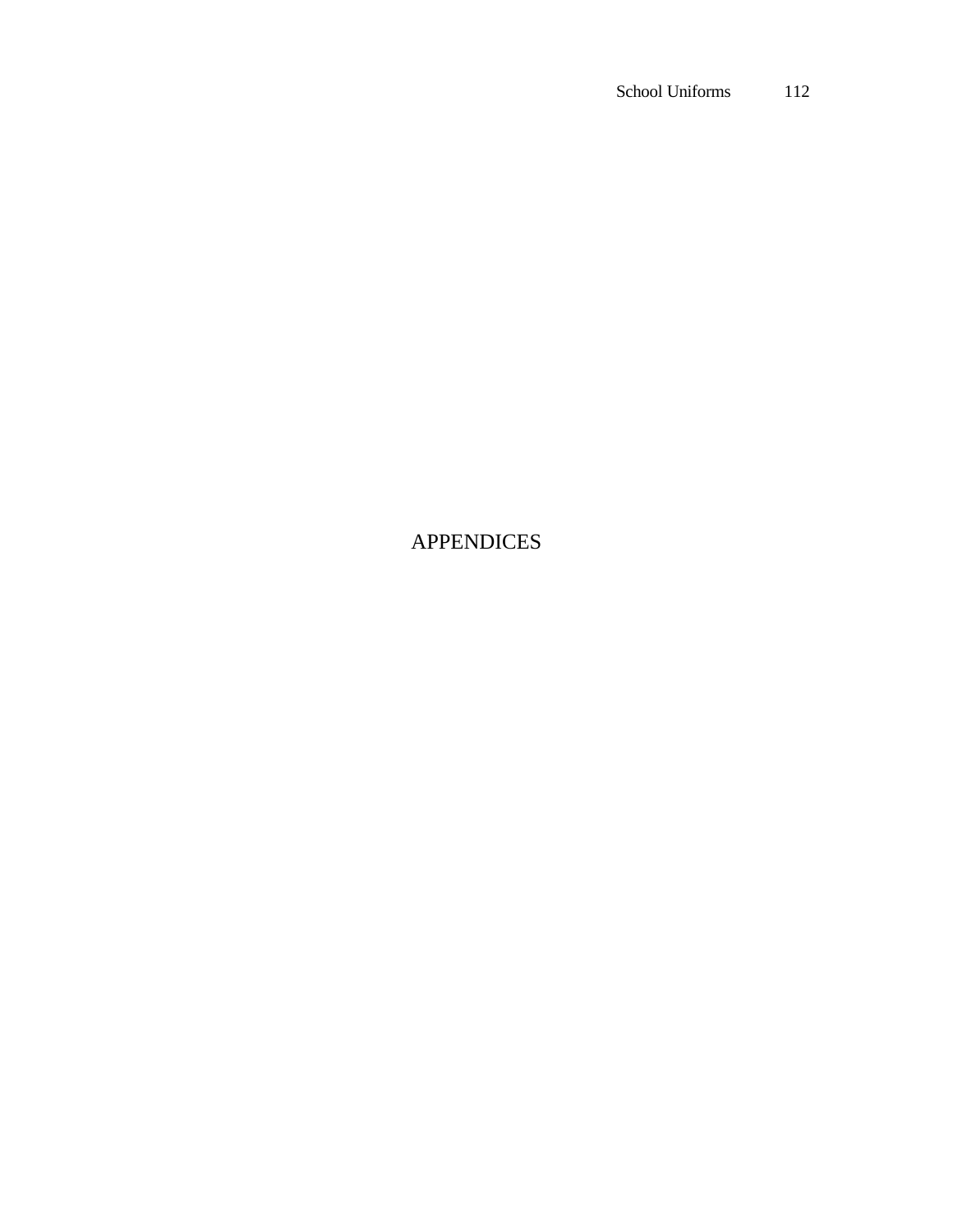## APPENDIX A: SUMMARY OF UNIFORM STUDIES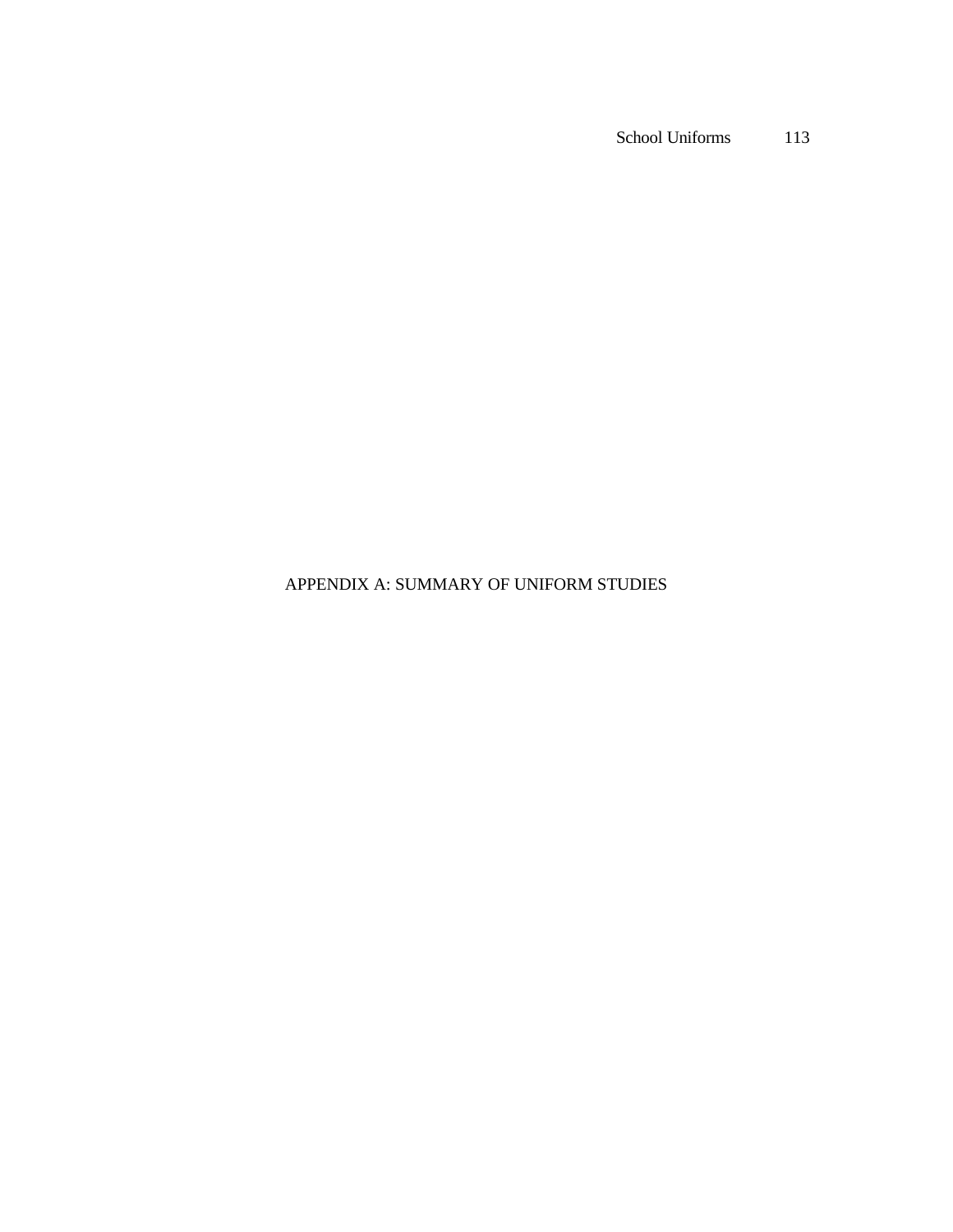### Summary of Scholars/researchers Who Have Studied School Uniforms

| <b>Scholars/Researchers</b>               | <b>Variables Measured</b>                                                                                                                                                                 | <b>Population and</b><br><b>Sample</b>                                                           | <b>Data Collection and</b><br><b>Analysis</b>                                                                           | <b>Results</b>                                                                                                                                                              |
|-------------------------------------------|-------------------------------------------------------------------------------------------------------------------------------------------------------------------------------------------|--------------------------------------------------------------------------------------------------|-------------------------------------------------------------------------------------------------------------------------|-----------------------------------------------------------------------------------------------------------------------------------------------------------------------------|
| Francis, S. & Liu, Q.<br>1990             | <b>Mandatory Uniforms</b><br>Perceptions of<br>clothing deprivation,<br>self-esteem,<br>clothing values<br>(political, aesthetic,<br>economic, sensory,<br>social, theoretical<br>values) | Pacific Northwest<br>high schools, 338<br>students in home<br>economics classes                  | <b>Surveys</b><br>Pearson product moment<br>correlations and multiple<br>regression<br>5-point Likert scale<br>p < 0.05 | Significant positive correlations between<br>perceived clothing deprivation and self-esteem on<br>4 of 8 clothing values tested.                                            |
| Stevenson & Chunn<br>1991                 | <b>Voluntary Uniforms</b><br>Attendance,<br>achievement, &<br>perception of school<br>climate (discipline)                                                                                | Washington, DC<br>Parents (268),<br>students, (301)<br>teachers and<br>administrators (K-<br>12) | <b>Surveys</b><br>t-Test on attendance<br>percentages and CTBS<br>scores                                                | Student and adult perceptions were positive on all<br>variables measured.<br>No significant gains in achievement or attendance<br>in most schools.                          |
| <b>Behling and Williams</b><br>1991, 1994 | <b>Mandatory Uniforms</b><br>Clothing styles<br>Perceptions of<br>behavior and<br>academic potential                                                                                      | Bowling Green,<br>Ohio<br>Urban/Suburban<br>schools<br>Public and Private<br>high schools        | Survey<br>Repeated measures<br>analysis of variance<br>Tukey and Duncan post<br>hoc tests<br>p<.05                      | Perceptions of behavior and academic ability<br>varied significantly with styles of dress.<br>Significant effects for gender of model in both<br>public and private schools |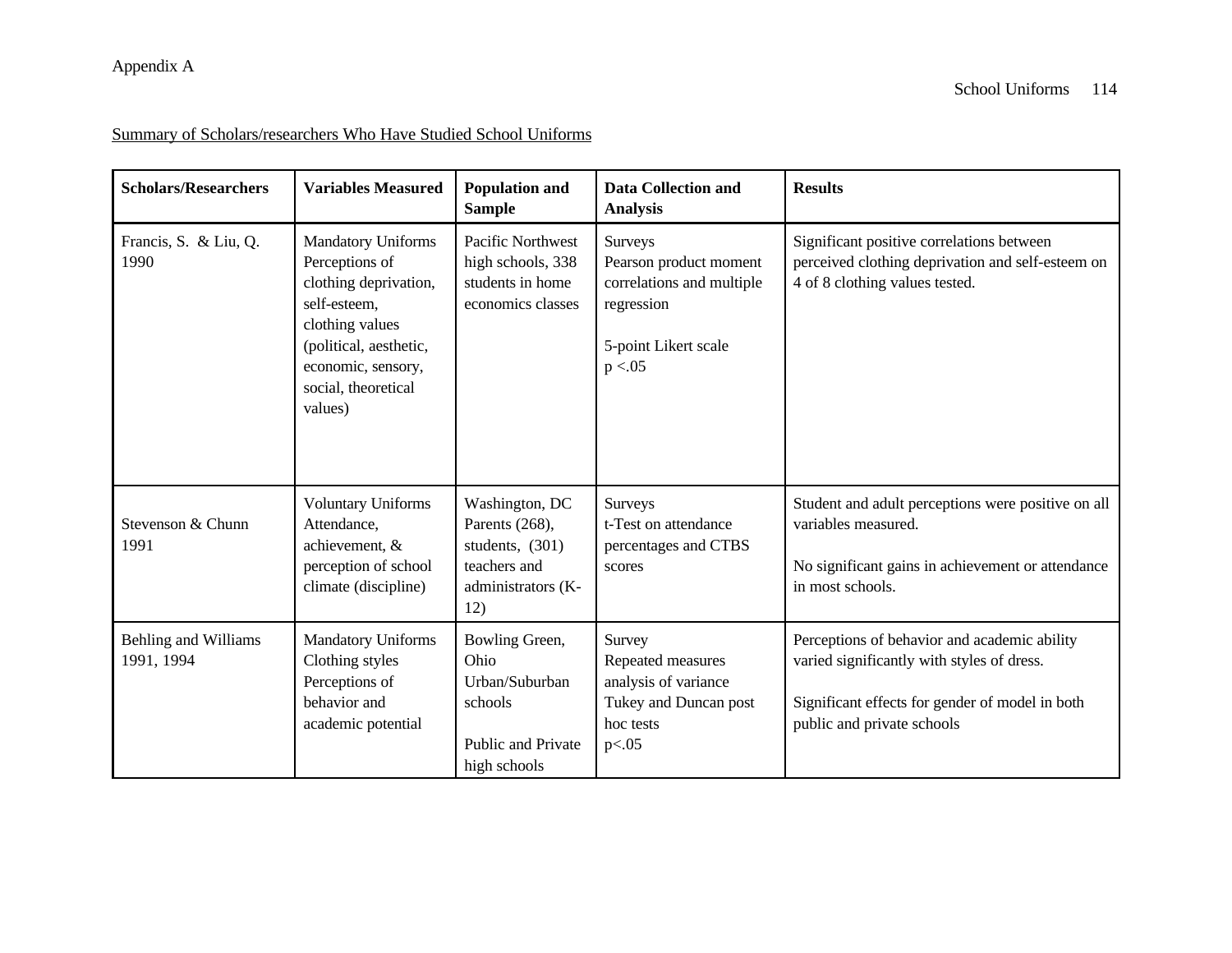Summary of Scholars/researchers Who Have Studied School Uniforms

| <b>Scholars/Researchers</b> | <b>Variables</b><br><b>Measured</b>                                                                                                                          | <b>Population and</b><br><b>Sample</b>                                                          | <b>Data Collection and</b><br><b>Analysis</b>                                                                                                                                               | <b>Results</b>                                                                                                                                                                                                                                                                                                                                                               |
|-----------------------------|--------------------------------------------------------------------------------------------------------------------------------------------------------------|-------------------------------------------------------------------------------------------------|---------------------------------------------------------------------------------------------------------------------------------------------------------------------------------------------|------------------------------------------------------------------------------------------------------------------------------------------------------------------------------------------------------------------------------------------------------------------------------------------------------------------------------------------------------------------------------|
| <b>Behling</b><br>1995      | Clothing styles<br>Uniforms, dress,<br>and casual attire<br>Perceptions of<br>academic ability,<br>intelligence,<br>behavior, and<br>academic<br>achievement | Bowling Green, Ohio<br>Urban high schools<br>with minority<br>(African-American)<br>populations | Surveys<br>Repeated measures<br>analysis of variance (RM<br>ANOVA)<br>Tukey and Duncan post<br>hoc test<br>p<.05                                                                            | Teachers and students perceived<br>statistically significant differences in<br>academic ability, intelligence, behavior,<br>and academic achievement.<br>Post hoc tests revealed significant<br>interactions for academic ability by<br>gender, race and style of dress.<br>Males in uniform and casual dress were<br>rated higher than females by teachers<br>and students. |
| Sher<br>1995                | Voluntary uniforms<br>Academic<br>performance and<br>discipline                                                                                              | Alabama<br>Three elementary<br>schools                                                          | Surveys and interviews<br><b>Standard scores</b><br><b>ANOVA</b><br>P < 0.05                                                                                                                | No statistically significant difference in<br>attendance or achievement.<br>Differences in number of discipline<br>infractions. Positive adult perceptions of<br>school environment.                                                                                                                                                                                         |
| Shook<br>1996               | Mandatory school<br>uniforms<br>Clothing<br>deprivation, self-<br>esteem, and social<br>participation<br>Race, gender, and<br>socioeconomic<br>status        | Leon County, Florida<br>Nine middle schools<br>700 sixth grade<br>students                      | Francis Clothing Attitudes<br>Survey (1990) and The<br><b>Coopersmith Self-Esteem</b><br>Inventory $(1981a)$<br><b>Pearson Product Moment</b><br>Correlations and ANOVA<br>p<.001 and p<.05 | Differences in feelings of clothing<br>deprivation<br>Significant negative relations were<br>found between ability to buy clothing<br>and development of low self-esteem.<br>Students and teachers perceived males<br>dressed in uniforms or formal dress as<br>having higher leadership skills and<br>academic ability.                                                     |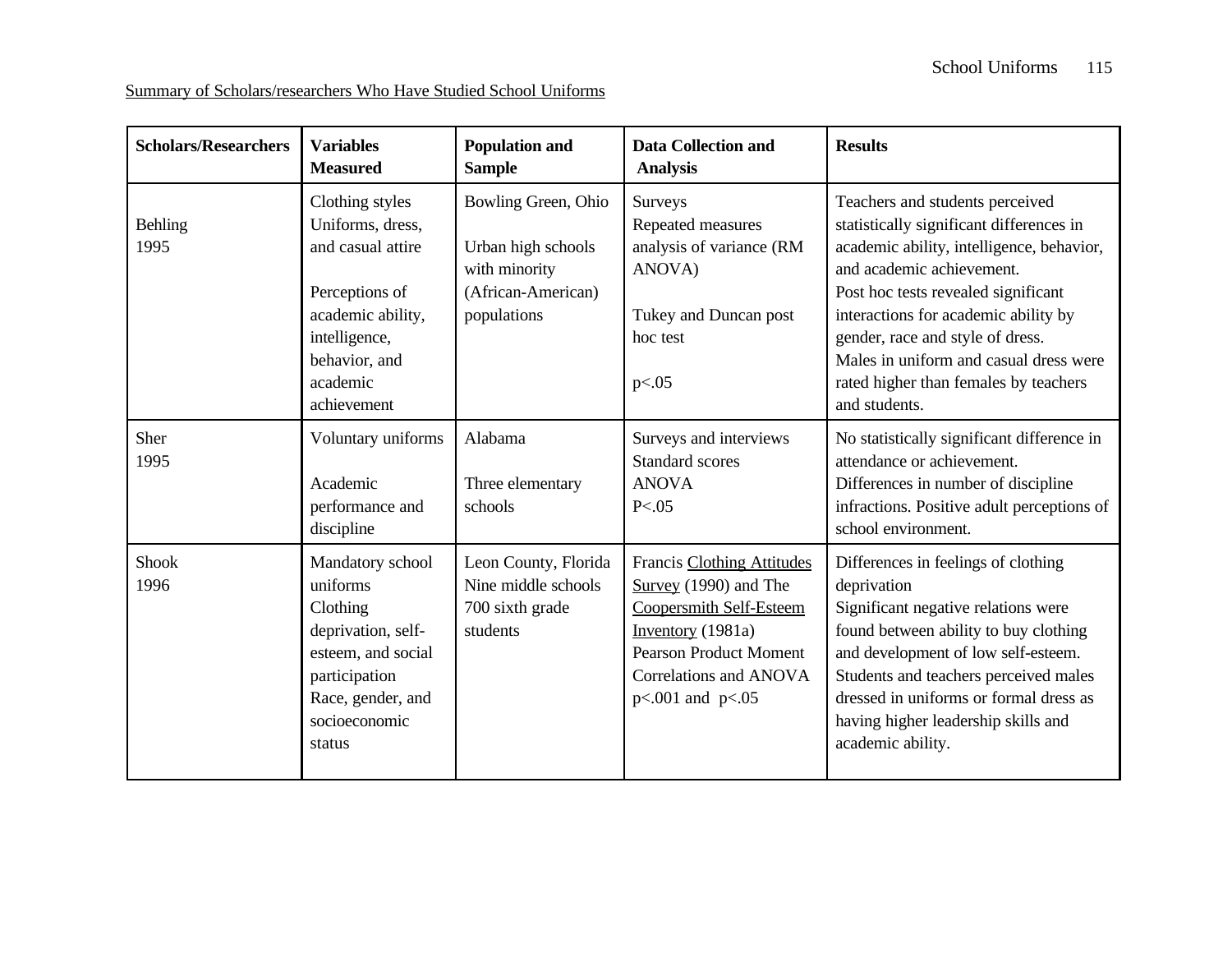# Summary of Scholars/researchers Who Have Studied School Uniforms

| <b>Scholars/Researchers</b> | <b>Variables</b><br><b>Measured</b>                                                                                                    | <b>Population and</b><br><b>Sample</b>                                              | <b>Data Collection and</b><br><b>Analysis</b>                                                                                               | <b>Results</b>                                                                                                                                                                                                                                                   |
|-----------------------------|----------------------------------------------------------------------------------------------------------------------------------------|-------------------------------------------------------------------------------------|---------------------------------------------------------------------------------------------------------------------------------------------|------------------------------------------------------------------------------------------------------------------------------------------------------------------------------------------------------------------------------------------------------------------|
| Hughes<br>1996              | Mandatory<br>Uniforms<br>Attendance,<br>discipline, and<br>classroom<br>environment                                                    | Houston, Texas<br>Urban and Suburban<br>Two middle schools                          | Surveys: student opinion<br>Attendance and discipline<br>referral data from district<br>Descriptive statistics<br>ANOVA and t-test<br>p<.05 | Significant differences in number of<br>student referrals.<br>No significant difference in achievement<br>or attendance.<br>Significantly positive parent and<br>perceptions of behavior; negative<br>student perceptions.                                       |
| Stanley, M. S.<br>1996      | Mandatory<br>Uniforms<br>Attendance,<br>achievement, and<br>discipline                                                                 | Long Beach,<br>California<br>Urban and suburban<br>Elementary and<br>middle schools | District database<br>Surveys<br>Descriptive statistics using<br>percents                                                                    | Significant differences found in number<br>of discipline infractions.<br>No differences in achievement or<br>attendance in most schools.<br>Positive adult perceptions (parents,<br>administrators, faculty, and<br>community).<br>Negative student perceptions. |
| Hoffler-Riddick, P.<br>1998 | Mandatory<br>uniforms<br>Discipline,<br>attendance,<br>achievement, and<br>self-esteem<br>Race, gender, and<br>socioeconomic<br>status | Southeast, Virginia<br>Urban middle school                                          | Survey<br>Self-esteem inventory<br>District database<br><b>RM ANOVA</b><br>2-Way ANOVA<br>p<.05                                             | No differences in achievement.<br>Negative difference in attendance.<br>Significant positive difference in<br>discipline infractions and self-esteem                                                                                                             |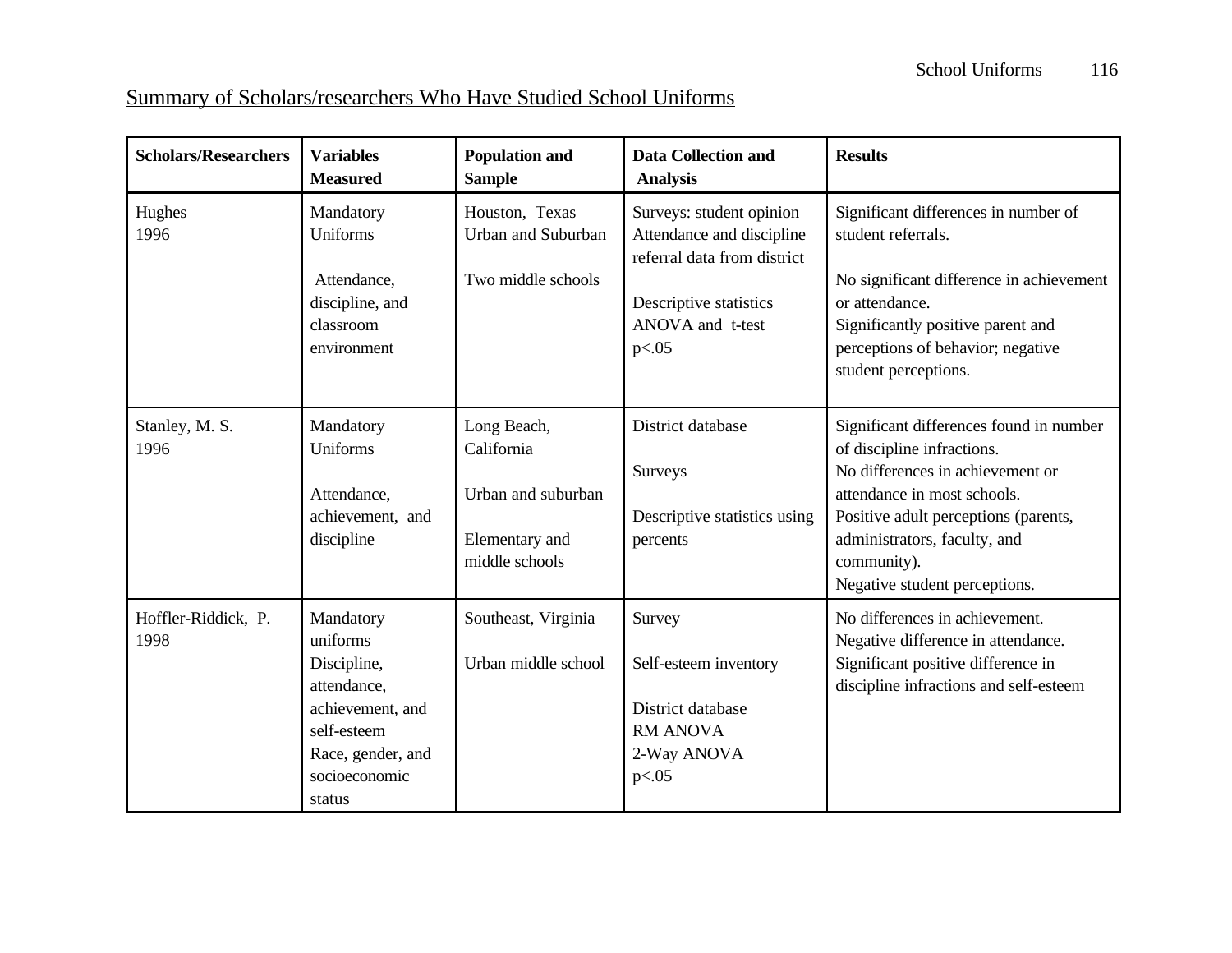# APPENDIX B: CONTENT VALIDATION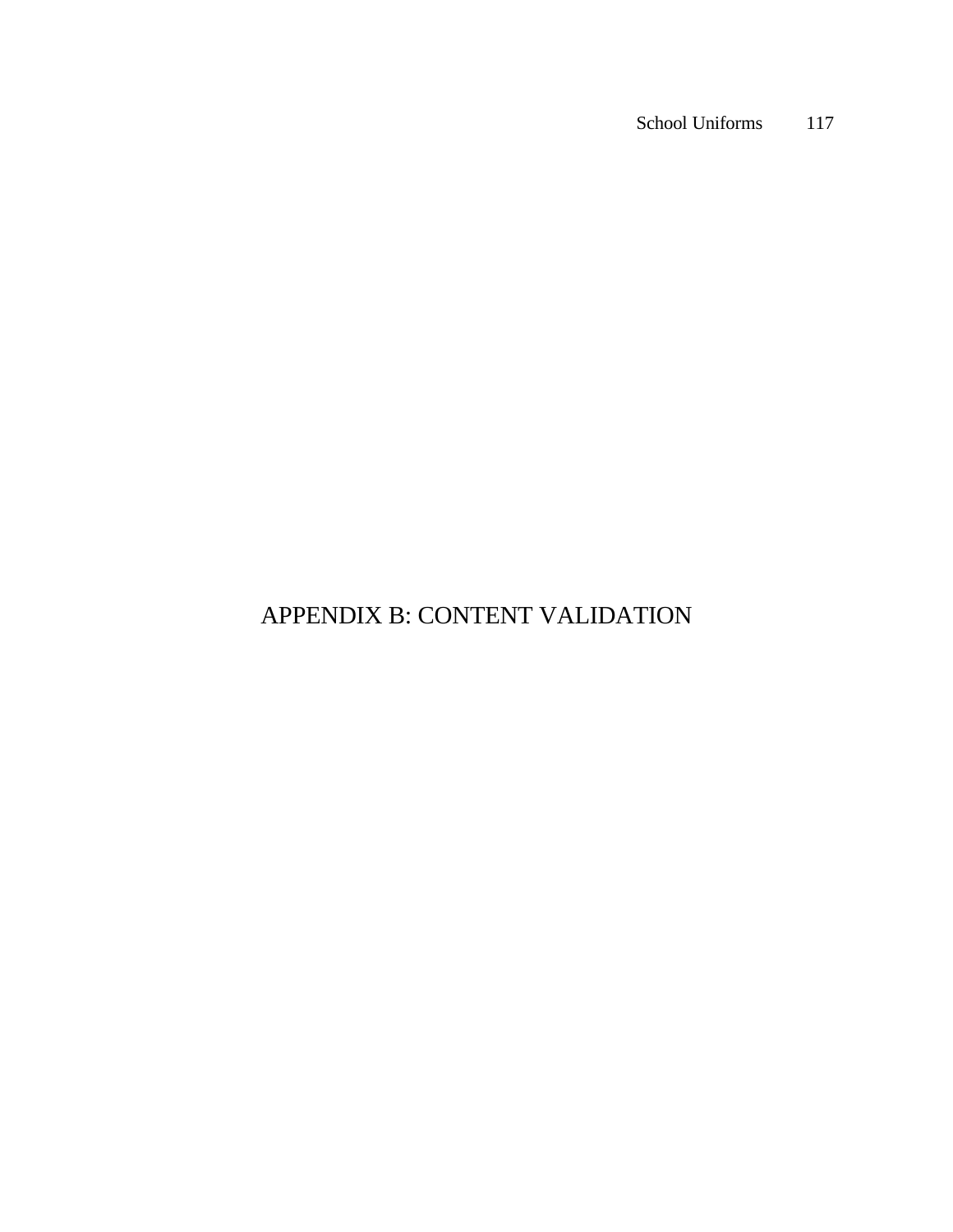### Appendix B

Content Validation Study for Questionnaire Development on School Uniform Use and Impact **Introduction** 

The purpose of this content validation instrument is to assist the researcher and Virginia Polytechnic Institute with the development of a questionnaire to be used in a study of mandatory uniform dress code policies. This instrument is designed to answer the question of the perceived impact of a mandatory uniform dress code on four domains of classroom environment: student attendance, behavior, achievement, and self-image.

### Instructions

The statements below are being considered for a pilot study to be conducted with teachers in two middle schools that have implemented mandatory uniform dress code policies. Please review the contents of the statements and circle the area of classroom environment under which the statement would fall: (1) Attendance (2) Behavior (3) Achievement (4) Self-image. The first rating will tell the researcher which domain of classroom environment is being addressed by the statement; the second rating will tell how strongly you feel the statement is associated with the domain you selected; and the third rating will tell how clearly the statement is written based on the other ratings.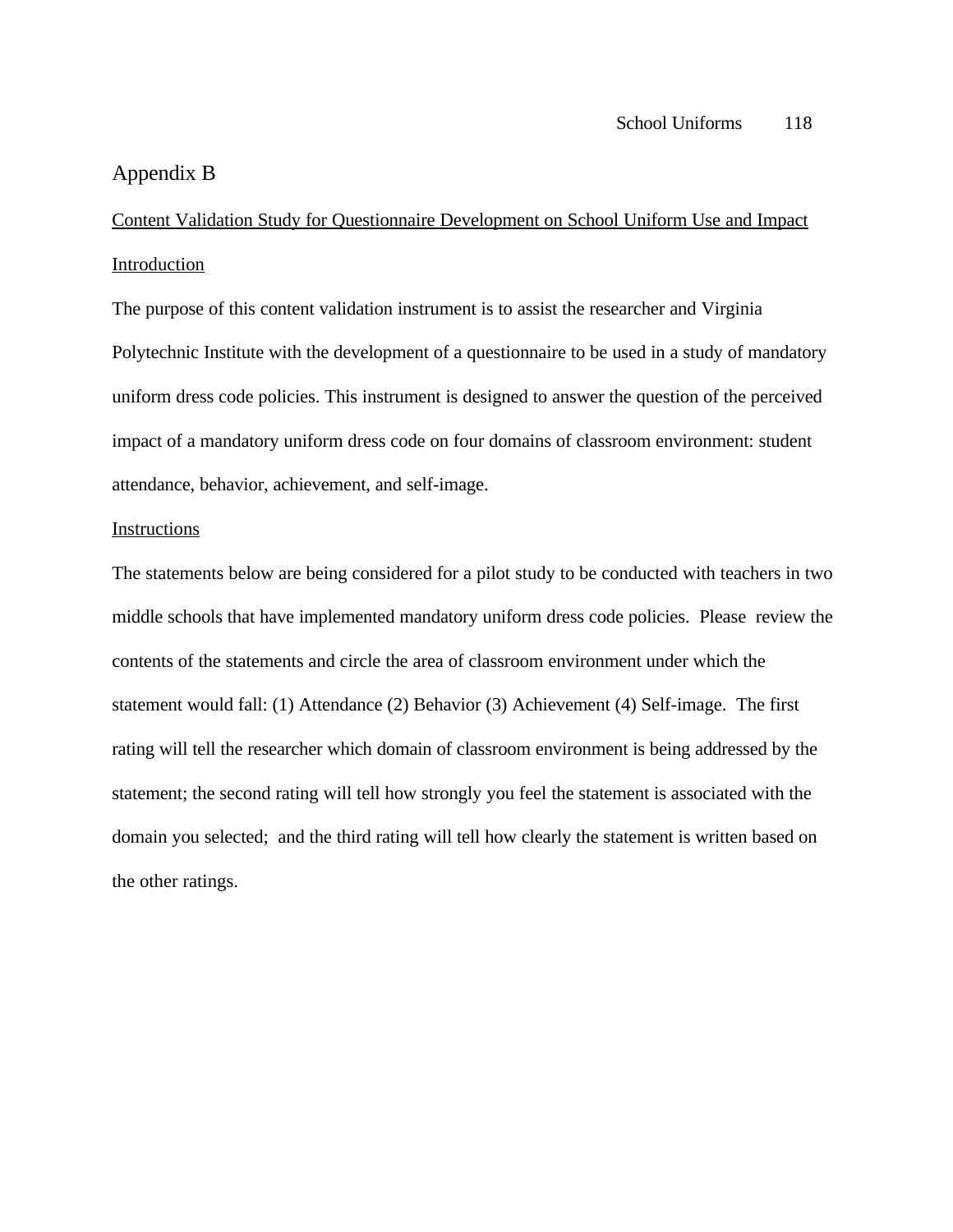### Domains and Definitions

Using the definitions of the domains below, categorize each statement by circling the appropriate numeral in the column labeled "domain." Leave statements that do not fit any domain blank. The four "domains" and their definitions are as follows:

| Domains                   | Definitions                                                                         |
|---------------------------|-------------------------------------------------------------------------------------|
| 1. Attendance             | Teacher's perception of students' absence in class during the school                |
|                           | year.                                                                               |
| 2. Behavior               | Teacher's perception of student compliance with classroom rules and                 |
|                           | regulations.                                                                        |
|                           | 3. Achievement Teacher's perception of students' completion of homework, classwork, |
|                           | and assessments.                                                                    |
| 4. Self-image             | Teacher's perception of students' feelings about their attire and                   |
|                           | appearance.                                                                         |
| <b>Association Rating</b> |                                                                                     |

Please indicate how strongly you feel about the association of the item with the domain by circling the appropriate number in the column labeled "Association." Use the following scale:

- 1- weak
- 2- somewhat weak
- 3- somewhat strong
- 4- very strong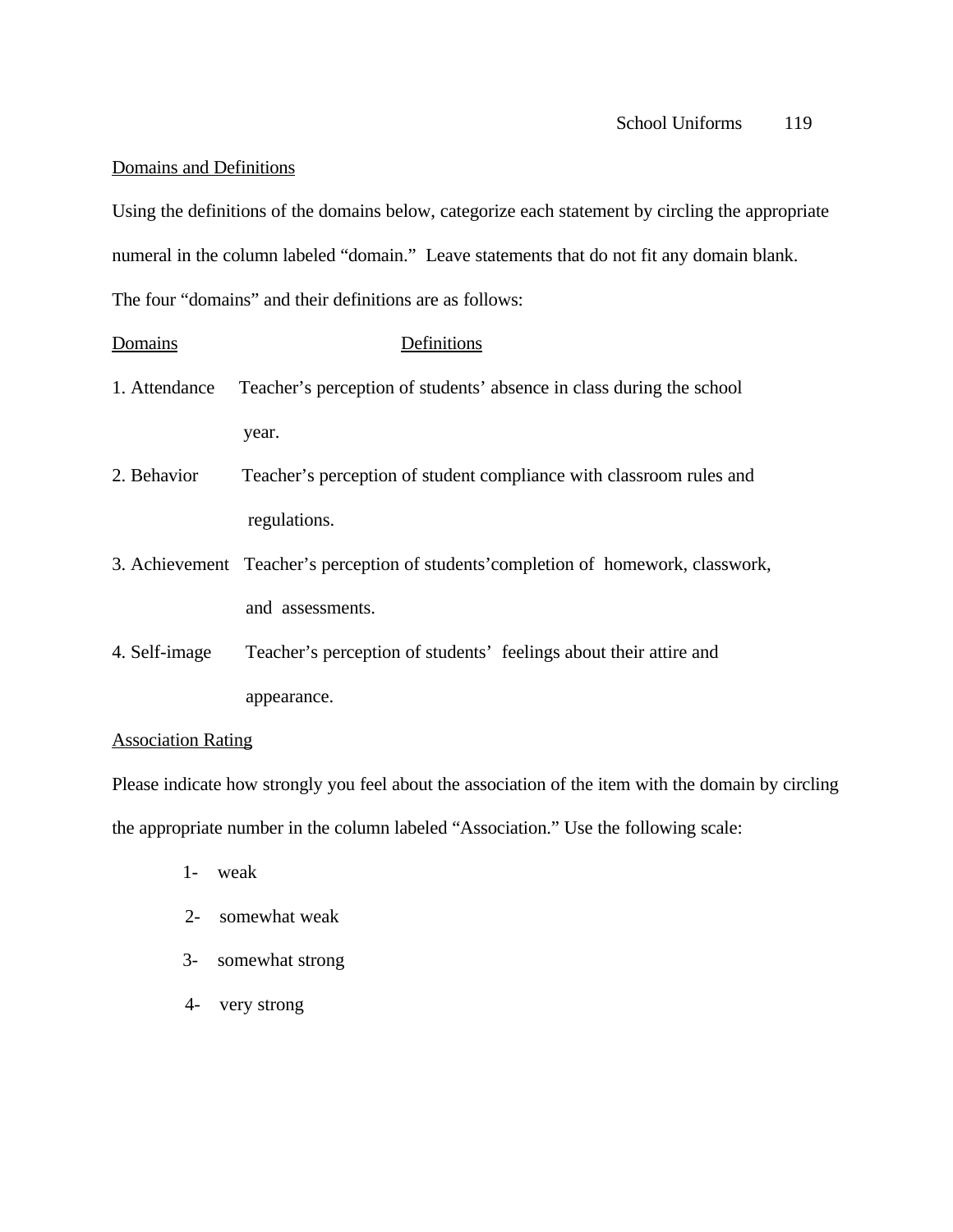In the column labeled "Clarity," tell how clearly you think each item is by circling the appropriate numeral using the following scale:

- 1- not clear at all; delete
- 2- somewhat clear; revise (Please write suggested changes in any of the items.)
- 3- very clear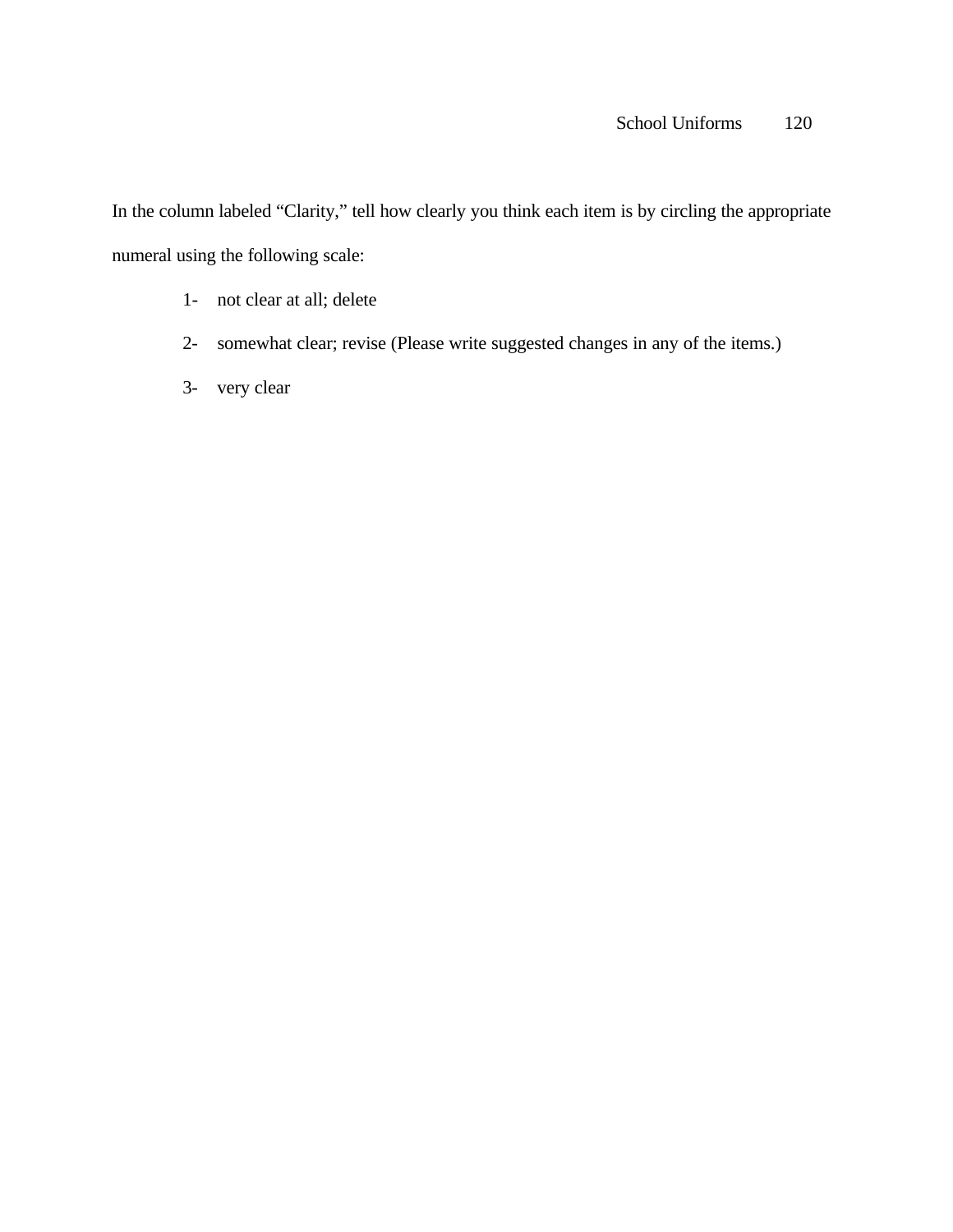## **Content Validation Instrument for School Uniform Use and Impact Questionnaire**

Please circle the numeral of the appropriate response. Domains: (1) Attendance (2) Behavior (3) Achievement (4) Self-image Association Ratings: (1) weak (2) somewhat weak (3) somewhat strong (4) very strong Clarity Ratings: (1) not clear; delete (2) somewhat clear; revise; (3) very clear

|           | With respect to school uniforms<br>and classroom environment, students: |              |                | <b>DOMAIN</b>  |                |              |                |                | <b>ASSOCIATION</b> |              |                | <b>CLARITY</b> |
|-----------|-------------------------------------------------------------------------|--------------|----------------|----------------|----------------|--------------|----------------|----------------|--------------------|--------------|----------------|----------------|
| A.        | are absent from school more often.                                      |              | 2              | $\mathfrak{Z}$ | $\overline{4}$ |              | $\overline{2}$ | $\mathbf{3}$   | $\overline{4}$     | $\mathbf 1$  | 2              | $\overline{3}$ |
| <b>B.</b> | skip class less often.                                                  | $\mathbf{1}$ | $\overline{2}$ | $\overline{3}$ | $\overline{4}$ | $\mathbf{1}$ | $\overline{2}$ | $\mathfrak{Z}$ | $\overline{4}$     | $\mathbf{1}$ | $\overline{2}$ | 3              |
| C.        | are more actively involved in the lesson.                               |              | 2              | $\overline{3}$ | $\overline{4}$ | $\mathbf{1}$ | $\overline{2}$ | $\mathcal{E}$  | $\overline{4}$     | 1            | 2              | $\overline{3}$ |
| D.        | are more serious about learning.                                        |              | 2              | $\overline{3}$ | $\overline{4}$ | $\mathbf{1}$ | 2              | $\overline{3}$ | $\overline{4}$     |              | 2              | $\overline{3}$ |
| E.        | complete their classwork.                                               |              | 2              | $\overline{3}$ | $\overline{4}$ | $\mathbf{1}$ | $\overline{2}$ | $\overline{3}$ | $\overline{4}$     |              | $\overline{2}$ | $\overline{3}$ |
| F.        | are more successful.                                                    | $\mathbf{1}$ | 2              | $\overline{3}$ | $\overline{4}$ | $\mathbf{1}$ | $\overline{2}$ | $\mathbf{3}$   | $\overline{4}$     | $\mathbf{1}$ | 2              | $\overline{3}$ |
| G.        | are more courteous to their peers.                                      | $\mathbf{1}$ | 2              | $\overline{3}$ | $\overline{4}$ | $\mathbf{1}$ | 2              | $\mathbf{3}$   | $\overline{4}$     | 1            | $\overline{2}$ | 3              |
| H.        | are more willing to follow directions.                                  | 1            | 2              | 3              | $\overline{4}$ | $\mathbf{1}$ | $\overline{2}$ | $\mathfrak{Z}$ | $\overline{4}$     | $\mathbf 1$  | $\overline{2}$ | 3              |
| I.        | relate well to the teacher.                                             | $\mathbf{1}$ | 2              | 3              | $\overline{4}$ | $\mathbf{1}$ | $\overline{2}$ | $\mathfrak{Z}$ | $\overline{4}$     | $\mathbf 1$  | $\overline{2}$ | $\overline{3}$ |
| J.        | take pride in the way they look.                                        |              | 2              | 3              | $\overline{4}$ |              | $\overline{2}$ | 3              | $\overline{4}$     | 1            | $\overline{2}$ | 3              |
| K.        | compete less for designer clothes.                                      |              | 2              | 3              | $\overline{4}$ | $\mathbf{1}$ | 2              | $\overline{3}$ | $\overline{4}$     | $\mathbf{1}$ | 2              | 3              |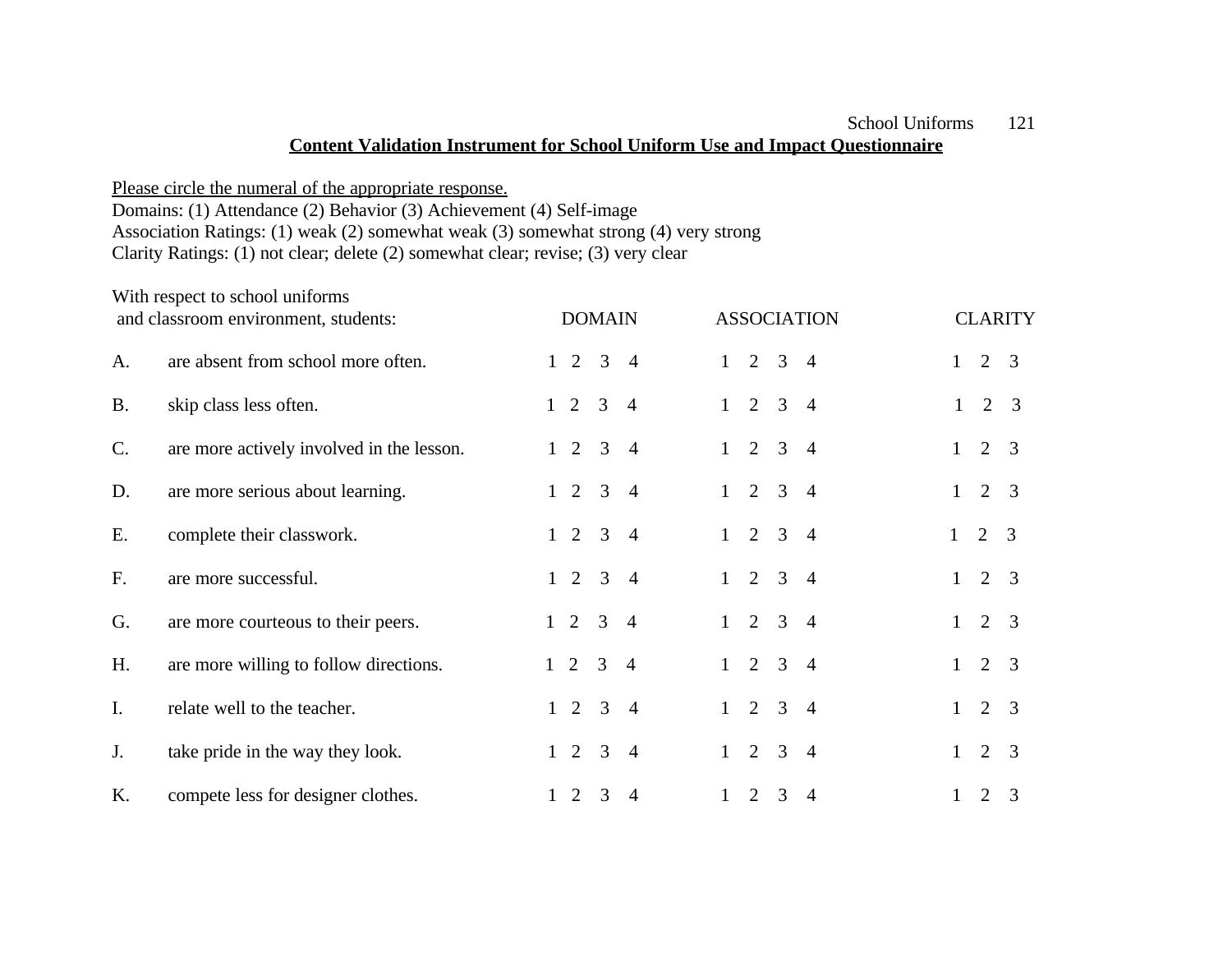## **Content Validation Instrument for School Uniform Use and Impact Questionnaire**

Please circle the numeral of the appropriate response. Domains: (1) Attendance (2) Behavior (3) Achievement (4) Self-image Association Ratings: (1) weak (2) somewhat weak (3) somewhat strong (5) very strong Clarity Ratings: (1) not clear; delete (2) somewhat clear; revise; (3) very clear

|           | With respect to school uniforms and<br>classroom environment, students: | <b>DOMAIN</b>                                         | <b>ASSOCIATION</b>                                                 | <b>CLARITY</b>                      |
|-----------|-------------------------------------------------------------------------|-------------------------------------------------------|--------------------------------------------------------------------|-------------------------------------|
| L.        | report to school everyday.                                              | 2<br>$\mathfrak{Z}$<br>$\mathbf{1}$<br>$\overline{4}$ | $\overline{2}$<br>$\mathfrak{Z}$<br>$\mathbf{1}$<br>$\overline{4}$ | 2<br>3<br>$\mathbf{1}$              |
| M.        | come to class on time.                                                  | 2<br>3<br>$\mathbf{1}$<br>$\overline{4}$              | 2<br>$\overline{3}$<br>$\overline{4}$<br>$\mathbf{1}$              | 2<br>3<br>$\mathbf{1}$              |
| M.        | skip class more often.                                                  | $1\quad 2\quad 3$<br>$\overline{4}$                   | 2<br>$\overline{3}$<br>$\overline{4}$<br>$\mathbf{1}$              | 2<br>$\overline{3}$<br>1            |
| N.        | come to class well groomed.                                             | 2<br>3<br>$\mathbf{1}$<br>$\overline{4}$              | $2 \quad 3$<br>$\overline{4}$<br>$\mathbf{1}$                      | 2<br>3<br>$\mathbf{1}$              |
| O.        | are more serious about learning.                                        | $\overline{3}$<br>2<br>$\mathbf{1}$<br>$\overline{4}$ | $2 \quad 3$<br>$\overline{4}$<br>$\mathbf{1}$                      | 2<br>3<br>$\mathbf{1}$              |
| <b>P.</b> | make higher grades.                                                     | $2 \quad 3$<br>$\mathbf{1}$<br>$\overline{4}$         | $2 \quad 3$<br>$\overline{4}$<br>$\mathbf{1}$                      | 2<br>3<br>$\mathbf{1}$              |
| Q.        | complete homework assignments regularly.                                | $2 \quad 3$<br>$\overline{4}$<br>$\mathbf{1}$         | $2 \quad 3$<br>$\overline{4}$<br>$\mathbf{1}$                      | 2<br>$\mathbf{1}$<br>3              |
| R.        | have sufficient choices of clothing styles.                             | 2<br>$\overline{3}$<br>$\overline{4}$<br>$\mathbf{1}$ | $2 \quad 3$<br>$\overline{4}$<br>$\mathbf{1}$                      | 2<br>$\overline{3}$<br>$\mathbf{1}$ |
| S.        | are receptive to teacher's directions.                                  | 2<br>3<br>$\mathbf{1}$<br>$\overline{4}$              | 2<br>$\overline{3}$<br>$\overline{4}$<br>$\mathbf{1}$              | 2<br>$\overline{3}$<br>$\mathbf{1}$ |
| T.        | talk back less often.                                                   | 2<br>3<br>$\mathbf{1}$<br>$\overline{4}$              | 2<br>3<br>$\overline{4}$<br>$\mathbf{1}$                           | $\overline{2}$<br>3<br>$\mathbf{1}$ |
| U.        | are truant from school more frequently.                                 | 2<br>3<br>$\mathbf{1}$<br>$\overline{4}$              | 2<br>3<br>$\overline{4}$<br>$\mathbf{1}$                           | 2<br>3<br>1                         |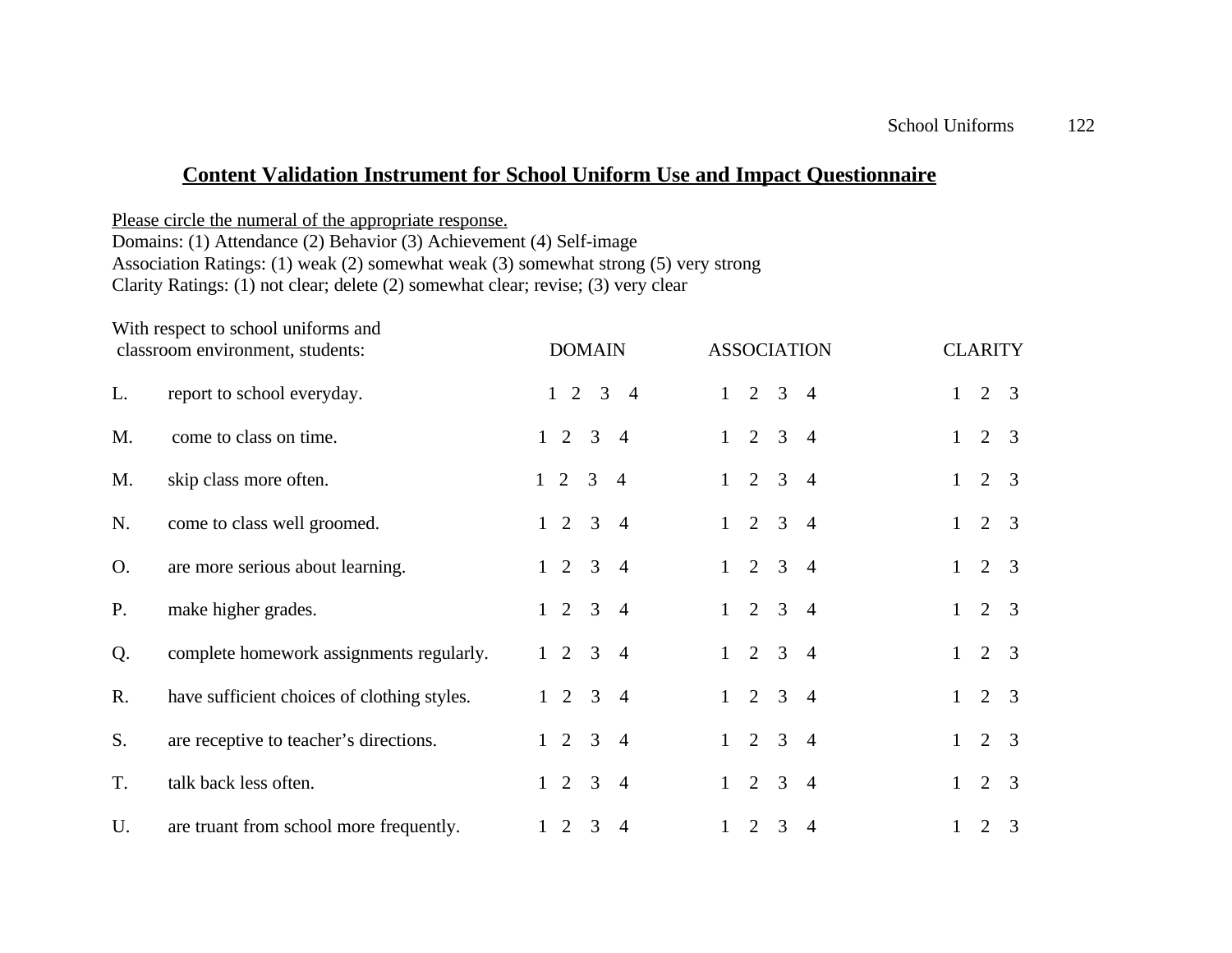### **Content Validation Instrument for School Uniform Use and Impact Questionnaire**

Please circle the numeral of the appropriate response.

Domains: (1) Attendance (2) Behavior (3) Achievement (4) Self-image

Association Ratings: (1) weak (2) somewhat weak (3) somewhat strong (5) very strong

Clarity Ratings: (1) not clear; delete (2) somewhat clear; revise; (3) very clear

# With respect to school uniforms and

classroom environment, students:

|     |                                                    | <b>DOMAIN</b>     |                |              |   |                 | <b>ASSOCIATION</b> |              | <b>CLARITY</b> |                |
|-----|----------------------------------------------------|-------------------|----------------|--------------|---|-----------------|--------------------|--------------|----------------|----------------|
| V.  | have higher self-esteem.                           | $1\quad 2\quad 3$ | $\overline{4}$ |              | 2 | $\overline{3}$  | $\overline{4}$     |              | 2              | - 3            |
| W.  | are more respectful.                               | $1\quad 2\quad 3$ | $\overline{4}$ | $\mathbf{1}$ |   | $2 \t3 \t4$     |                    | $\mathbf{1}$ | $\overline{2}$ | 3              |
| X.  | are willing to resolve conflicts without fighting. | $1 \t2 \t3 \t4$   |                | $\mathbf{1}$ | 2 | $3\quad 4$      |                    | 1            | $\overline{2}$ | $\overline{3}$ |
| Y.  | achieve higher grades on classroom assessments.    | $1 \t2 \t3 \t4$   |                |              |   | $1 \t2 \t3 \t4$ |                    | $\mathbf{1}$ | 2              | -3             |
| Z.  | feel good about their appearance.                  | $1 \t2 \t3 \t4$   |                |              |   | $1 \t2 \t3 \t4$ |                    | $\mathbf{1}$ | $2 \quad 3$    |                |
| BB. | are more courteous to their teacher.               | $1 \t2 \t3 \t4$   |                |              | 2 | $\overline{3}$  | $\overline{4}$     |              | $2 \quad 3$    |                |
| CC. | relate better to their peers.                      | $1 \t2 \t3 \t4$   |                |              |   | $1 \t2 \t3 \t4$ |                    | $\mathbf{1}$ | $2 \quad 3$    |                |
| DD. | are less receptive to teacher's direction.         | $1 \t2 \t3 \t4$   |                |              |   | $1 \t2 \t3 \t4$ |                    | $\mathbf{1}$ | 2              | - 3            |
| EE. | are denied First Amendment rights                  | $1 \t2 \t3 \t4$   |                | 1            |   | $2 \t3 \t4$     |                    |              | 2              | 3              |
| FF. | are more serious about learning                    | $1\quad 2\quad 3$ | $\overline{4}$ | $\mathbf{1}$ | 2 | $\overline{3}$  | $\overline{4}$     | $\mathbf{1}$ | 2              | $\overline{3}$ |
|     | GG. compete less for designer clothes              | $1\quad 2\quad 3$ | $\overline{4}$ |              | 2 | 3               | $\overline{4}$     |              | 2              | $\overline{3}$ |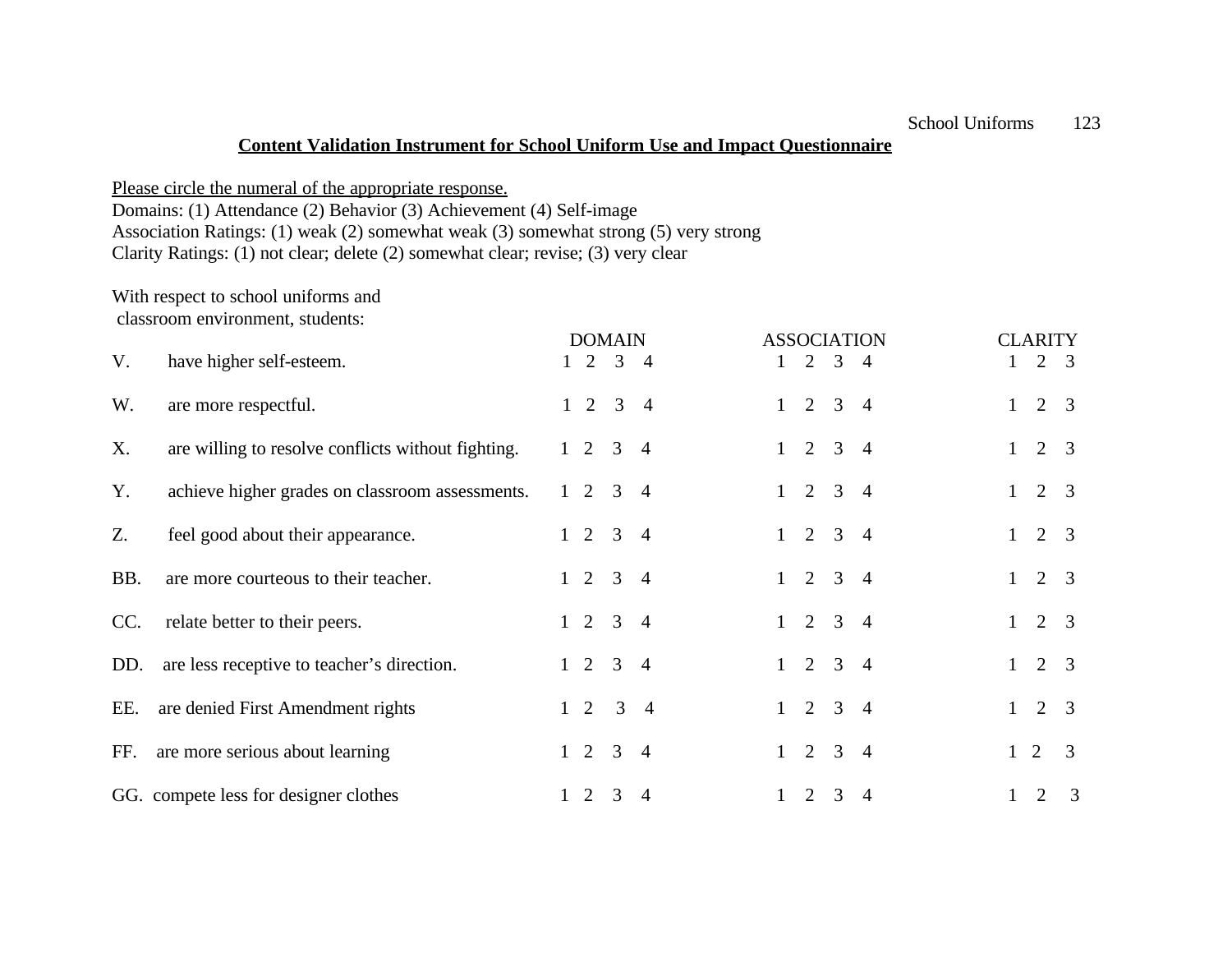# **Content Validation Instrument for School Uniform Use and Impact Questionnaire**

## Demographic data

Please check the appropriate demographic response in the spaces provided below:

| Gender                | <b>Grade Level</b>                                             |
|-----------------------|----------------------------------------------------------------|
| Male                  | $6\overline{6}$                                                |
| Female                | $7\overline{ }$                                                |
| <b>Race/Ethnicity</b> | 8                                                              |
|                       | Years of Teaching Experience (List the total number of years). |
|                       |                                                                |
| Other                 |                                                                |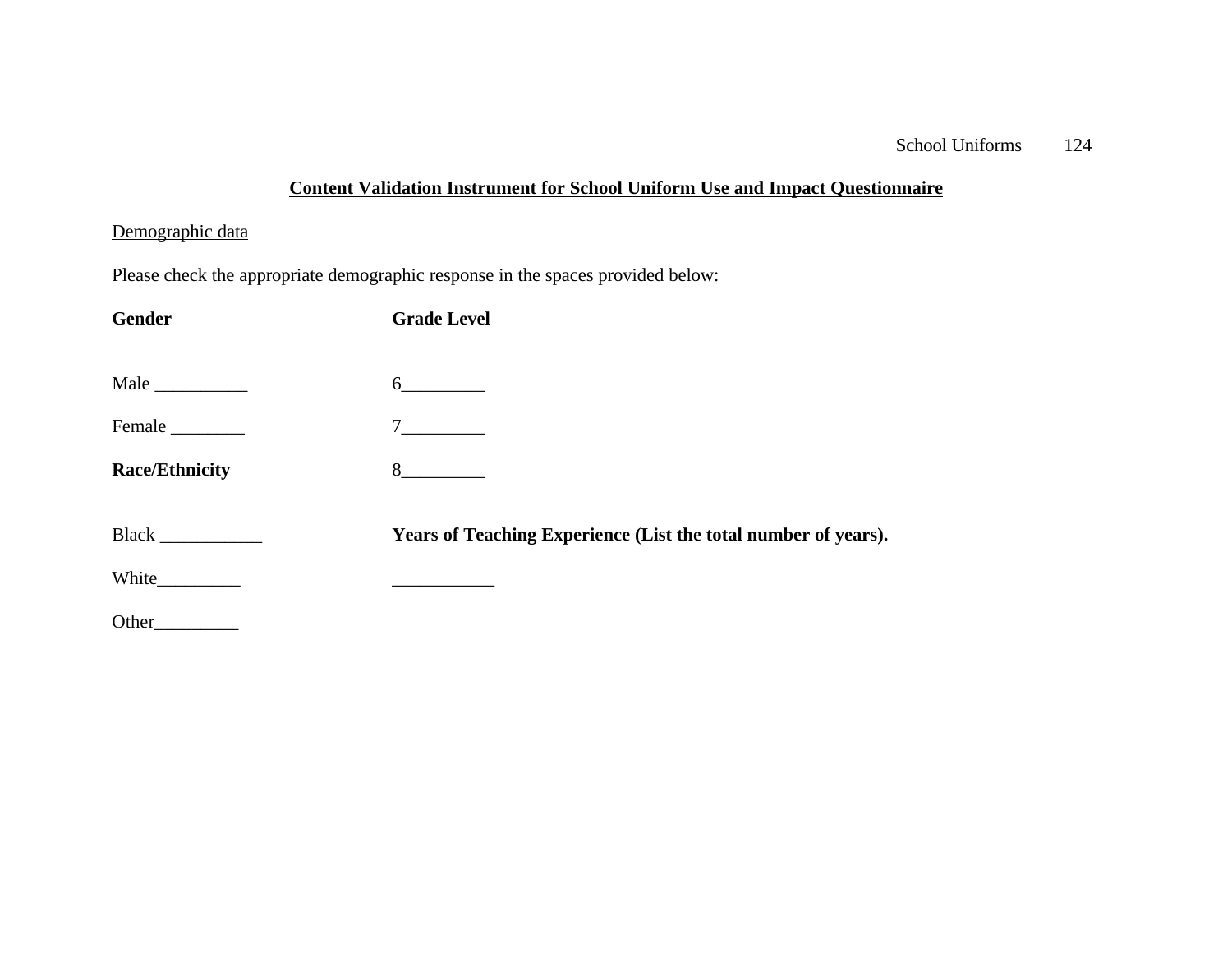## APPENDIX C: CONTENT VALIDATION RESULTS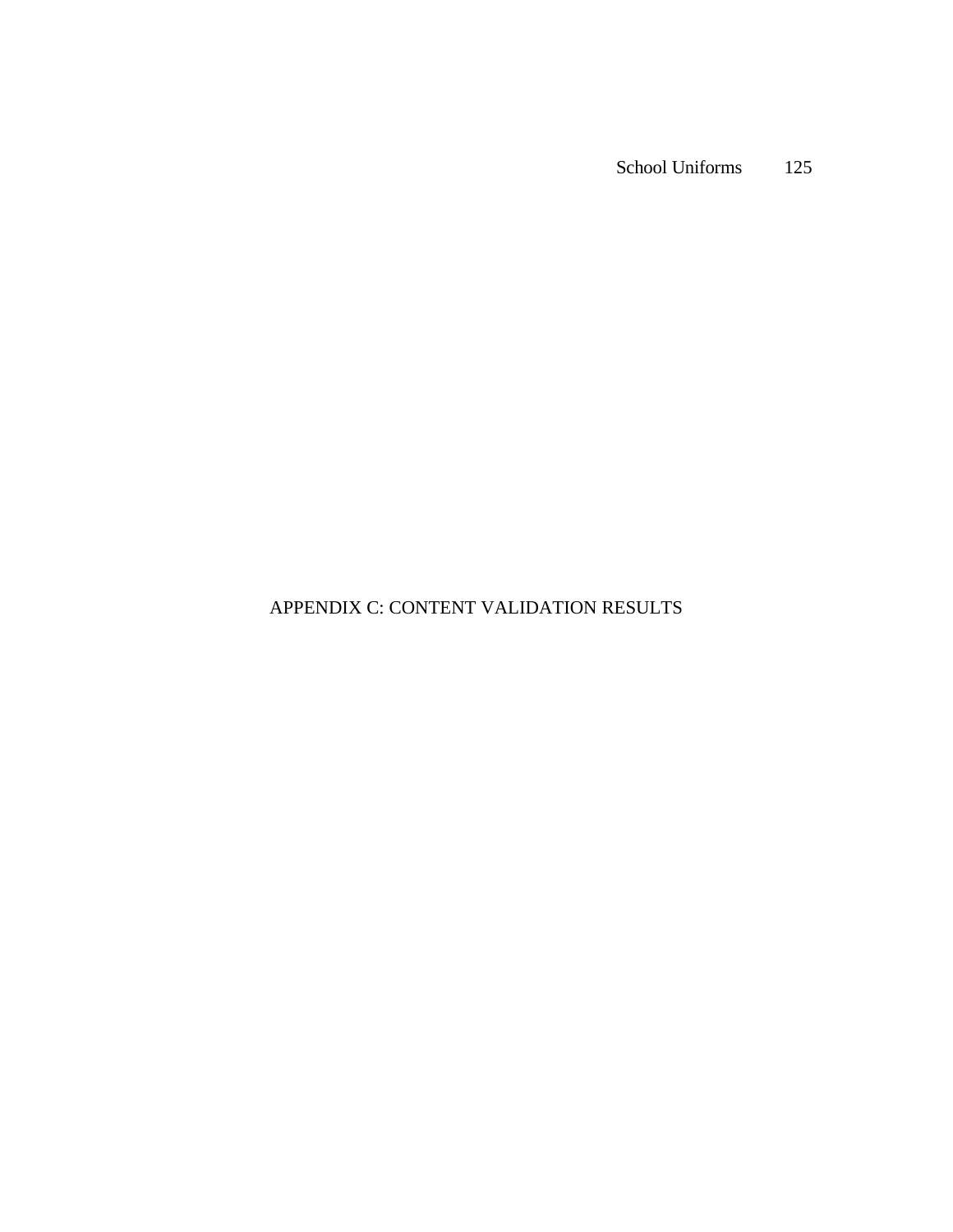## SPSS RESULTS---Content Validation Instrument for School Uniform Use and Impact Questionnaire

Domains: (1) Attendance (2) Behavior (3) Achievement (4) Self-image

|                | With respect to school uniforms           |      |      | Domain Percentages | M    | <b>SD</b> | Original       | Validated      | Survey           |
|----------------|-------------------------------------------|------|------|--------------------|------|-----------|----------------|----------------|------------------|
|                | and classroom environment, students:      |      | 2    | 3<br>4             |      |           | Domain         | Domain         | Item             |
|                |                                           |      |      |                    |      |           |                |                |                  |
| A.             | are absent from school more often.        | 92.9 | 7.1  |                    | 1.07 | .26       | $\mathbf{1}$   | $\mathbf{1}$   | $\mathbf{1}$     |
| <b>B.</b>      | skip class less often.                    | 50.0 | 35.7 | 14.3               | 1.64 | .77       | $\mathbf{1}$   | 1,2,3          | $1*$             |
| $\mathbf{C}$ . | are more actively involved in the lesson. | 28.6 | 71.4 |                    | 2.71 | .46       | 3              | 3              | 19               |
| D.             | are more serious about learning.          |      | 21.4 | 7.1<br>71.4        | 2.85 | .53       | 3              | $\overline{2}$ | 16               |
| Ε.             | complete their classwork.                 |      | 14.3 | 85.7<br>7.1        | 2.85 | .36       | 3              | $\mathfrak{Z}$ | $4*$             |
| F.             | are more successful.                      |      | 7.1  | 28.6<br>57.1       | 5.35 | 7.97      | 3              | 2,3,4          | $\boldsymbol{0}$ |
| G.             | are more courteous to their peers.        | 7.1  | 85.7 | 7.1                | 2.07 | .61       | $\overline{2}$ | $\overline{2}$ | $\tau$           |
| H.             | are more willing to follow directions.    |      | 78.6 | 14.3<br>7.1        | 2.28 | .61       | $\overline{2}$ | $\overline{2}$ | 8                |
| $\mathbf{I}$ . | relate well to the teacher.               |      | 83.3 | 16.7               | 2.33 | .77       | $\overline{2}$ | $\overline{2}$ | 9                |
| J.             | take pride in the way they look.          |      |      | 100.0              | 1.07 | .26       | 4              | $\overline{4}$ | 21               |

\_\_\_\_\_\_\_\_\_\_\_\_\_\_\_\_\_\_\_\_\_\_\_\_\_\_\_\_\_\_\_\_\_\_\_\_\_\_\_\_\_\_\_\_\_\_\_\_\_\_\_\_\_\_\_\_\_\_\_\_\_\_\_\_\_\_\_\_\_\_\_\_\_\_\_\_\_\_\_\_\_\_\_\_\_\_\_\_\_\_\_\_\_\_\_\_\_\_\_\_\_\_\_\_\_\_\_\_

\_\_\_\_\_\_\_\_\_\_\_\_\_\_\_\_\_\_\_\_\_\_\_\_\_\_\_\_\_\_\_\_\_\_\_\_\_\_\_\_\_\_\_\_\_\_\_\_\_\_\_\_\_\_\_\_\_\_\_\_\_\_\_\_\_\_\_\_\_\_\_\_\_\_\_\_\_\_\_\_\_\_\_\_\_\_\_\_\_\_\_\_\_\_\_\_\_\_\_\_\_\_\_\_\_\_\_\_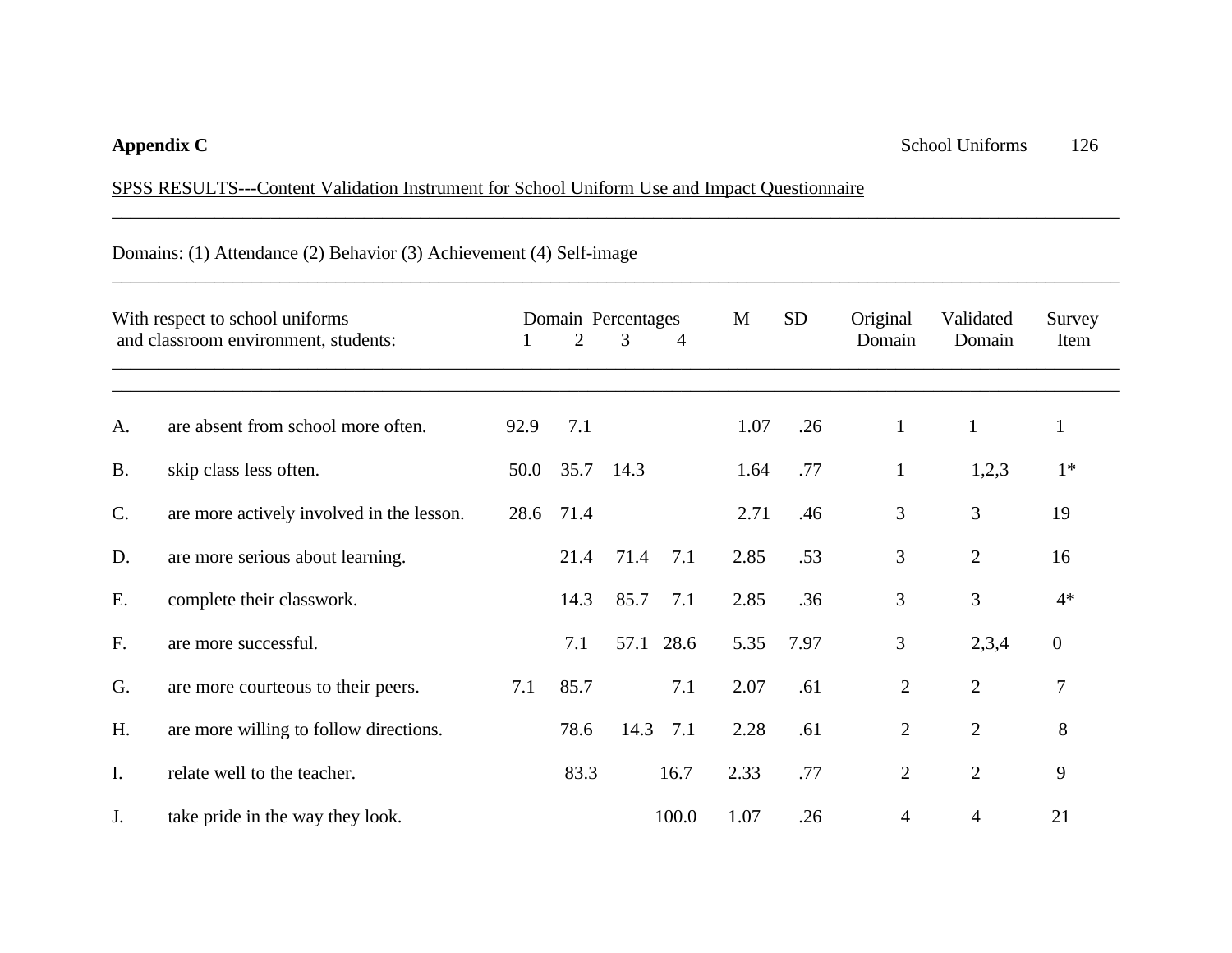# Appendix C

## SPSS RESULTS---Content Validation Instrument for School Uniform Use and Impact Questionnaire

|    | Domains: (1) Attendance (2) Behavior (3) Achievement (4) Self-image |              |                |                           |                |              |            |                |                |                  |
|----|---------------------------------------------------------------------|--------------|----------------|---------------------------|----------------|--------------|------------|----------------|----------------|------------------|
|    | With respect to school uniforms                                     |              |                | <b>Domain Percentages</b> |                | $\mathbf{M}$ | ${\rm SD}$ | Original       | Validated      | Survey           |
|    | and classroom environment, students:                                | $\mathbf{1}$ | $\overline{2}$ | $\overline{3}$            | $\overline{4}$ |              |            | Domain         | Domain         | Item             |
| K. | compete less for designer clothes.                                  |              | 14.3           | 14.3                      | 71.4           | 4.00         | .00        | $\overline{4}$ | $\overline{4}$ | 22               |
| L. | report to school everyday.                                          | 85.7         | 7.1            | 7.1                       |                | 3.57         | .57        | $\mathbf{1}$   | $\mathbf{1}$   | 3                |
| M. | come to class on time                                               |              | 71.4 28.6      |                           |                | 1.28         | .46        | $\mathbf{1}$   | $\mathbf{1}$   | $\overline{4}$   |
| N. | skip class more often.                                              |              | 69.2 30.8      |                           |                | 1.30         | .48        | $\mathbf{1}$   | 1,2            | $\boldsymbol{0}$ |
| O. | come to class well groomed.                                         |              |                |                           | 100            | 4.00         | .00        | $\overline{4}$ | $\overline{4}$ | 23               |
| P. | are more serious about learning.                                    |              | 21.4           | 78.6                      |                | 2.78         | .42        | 3              | 3              | 16               |
| Q. | make higher grades.                                                 |              | 7.1            | 92.9                      |                | 2.92         | .26        | 3              | 3              | 17               |
| R. | complete homework assignments regularly.                            |              | 28.6           | 64.3                      | 7.1            | 2.78         | .57        | 3              | 2,3,4          | $18*$            |
| S. | have sufficient choices of clothing styles.                         |              | 16.7           |                           | 83.3           | 3.66         | .77        | $\overline{4}$ | 4              | 24               |
| T. | are receptive to teacher's directions.                              |              | 92.9           | 7.1                       |                | 2.07         | .26        | $\mathfrak{2}$ | $\overline{2}$ | 10               |
| U. | talk back less often.                                               |              | 100            |                           |                | 2.00         | .00        | $\overline{2}$ | $\overline{2}$ | 11               |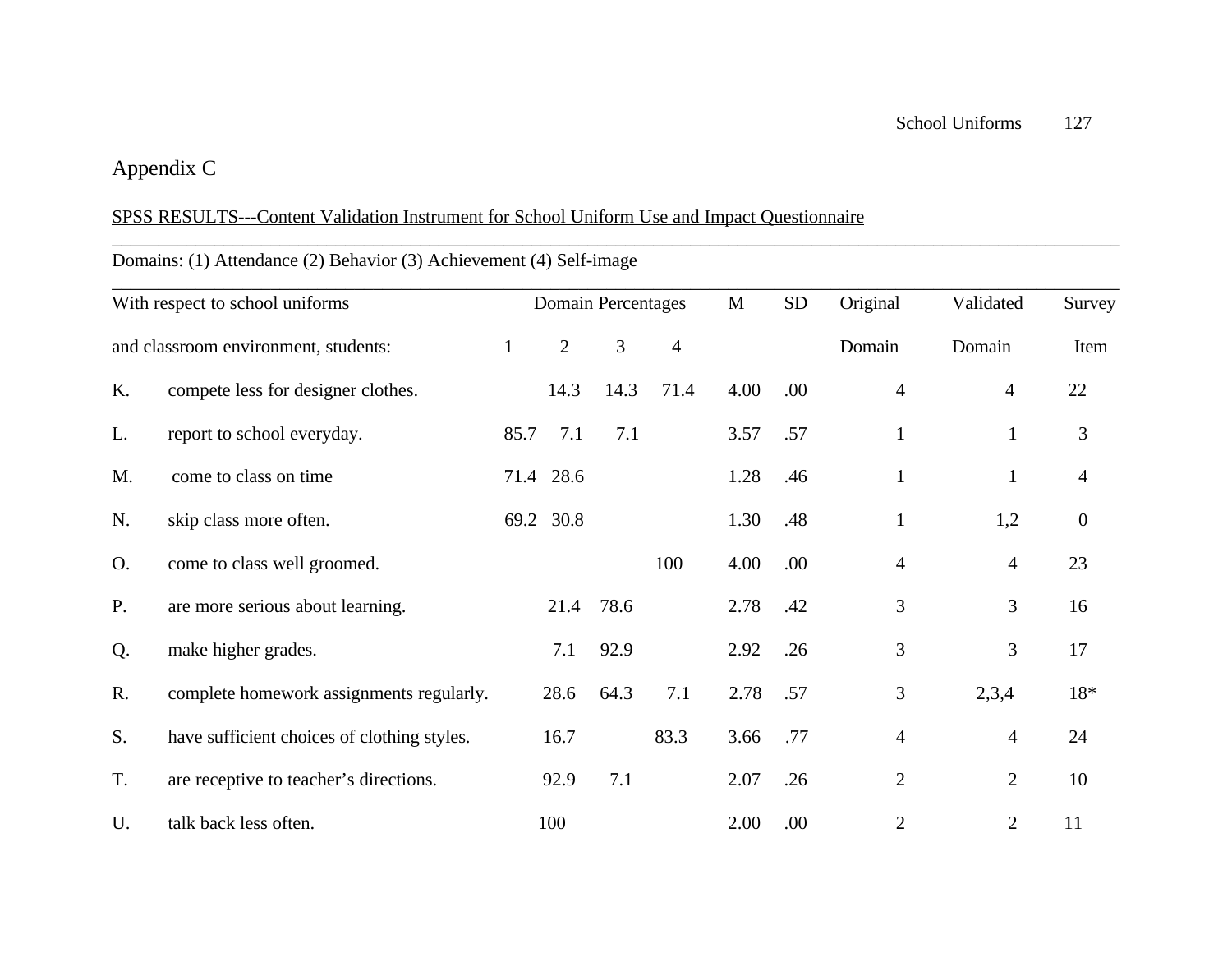## **Appendix C**

# SPSS RESULTS---Content Validation Instrument for School Uniform Use and Impact Questionnaire

## Domains: (1) Attendance (2) Behavior (3) Achievement (4) Self-image

| With respect to school uniforms<br>and classroom environment, students: |                                          | Domain Percentages<br>$\overline{2}$<br>3<br>1 |       |          | $\overline{4}$ | M    | <b>SD</b> | Original<br>Domain | Validated<br>Domain | Survey<br>Item |
|-------------------------------------------------------------------------|------------------------------------------|------------------------------------------------|-------|----------|----------------|------|-----------|--------------------|---------------------|----------------|
| V.                                                                      | are absent from school more frequently.  | 78.6                                           | 21.4  |          |                | 1.21 | .42       |                    |                     | $5*$           |
| W.                                                                      | have higher self-esteem.                 |                                                |       |          | 100            | 4.00 | .00.      | $\overline{4}$     | 4                   | 25             |
| X.                                                                      | are more respectful.                     | 7.1                                            | 92.9  |          |                | 1.92 | .26       | $\overline{2}$     | $\overline{2}$      | 12             |
| Y.                                                                      | are willing to resolve conflicts without |                                                |       |          |                |      |           |                    |                     |                |
|                                                                         | fighting.                                |                                                | 100.0 |          |                | 2.00 | .00.      | $\overline{2}$     | 2                   | 13             |
| Z.                                                                      | achieve higher grades on classroom       |                                                |       |          |                |      |           |                    |                     |                |
|                                                                         | assessments.                             |                                                |       | 7.1 85.7 | 7.1            | 3.0  | .39       | 3                  | 3                   | 18             |
| AA.                                                                     | feel good about their appearance.        |                                                |       |          | 100            | 4.0  | .00       | $\overline{4}$     | 4                   | 26             |
| BB.                                                                     | are more courteous to their teacher.     |                                                | 92.9  |          | 7.1            | 2.14 | .53       | $\overline{2}$     | $\overline{2}$      | 6              |
| CC.                                                                     | relate better to their peers.            |                                                | 64.3  | 7.1      | 21.4           | 2.53 | .87       | $\overline{2}$     | 2,3,4               | $\overline{0}$ |

\_\_\_\_\_\_\_\_\_\_\_\_\_\_\_\_\_\_\_\_\_\_\_\_\_\_\_\_\_\_\_\_\_\_\_\_\_\_\_\_\_\_\_\_\_\_\_\_\_\_\_\_\_\_\_\_\_\_\_\_\_\_\_\_\_\_\_\_\_\_\_\_\_\_\_\_\_\_\_\_\_\_\_\_\_\_\_\_\_\_\_\_\_\_\_\_\_\_\_\_\_\_\_\_\_\_\_\_

\_\_\_\_\_\_\_\_\_\_\_\_\_\_\_\_\_\_\_\_\_\_\_\_\_\_\_\_\_\_\_\_\_\_\_\_\_\_\_\_\_\_\_\_\_\_\_\_\_\_\_\_\_\_\_\_\_\_\_\_\_\_\_\_\_\_\_\_\_\_\_\_\_\_\_\_\_\_\_\_\_\_\_\_\_\_\_\_\_\_\_\_\_\_\_\_\_\_\_\_\_\_\_\_\_\_\_\_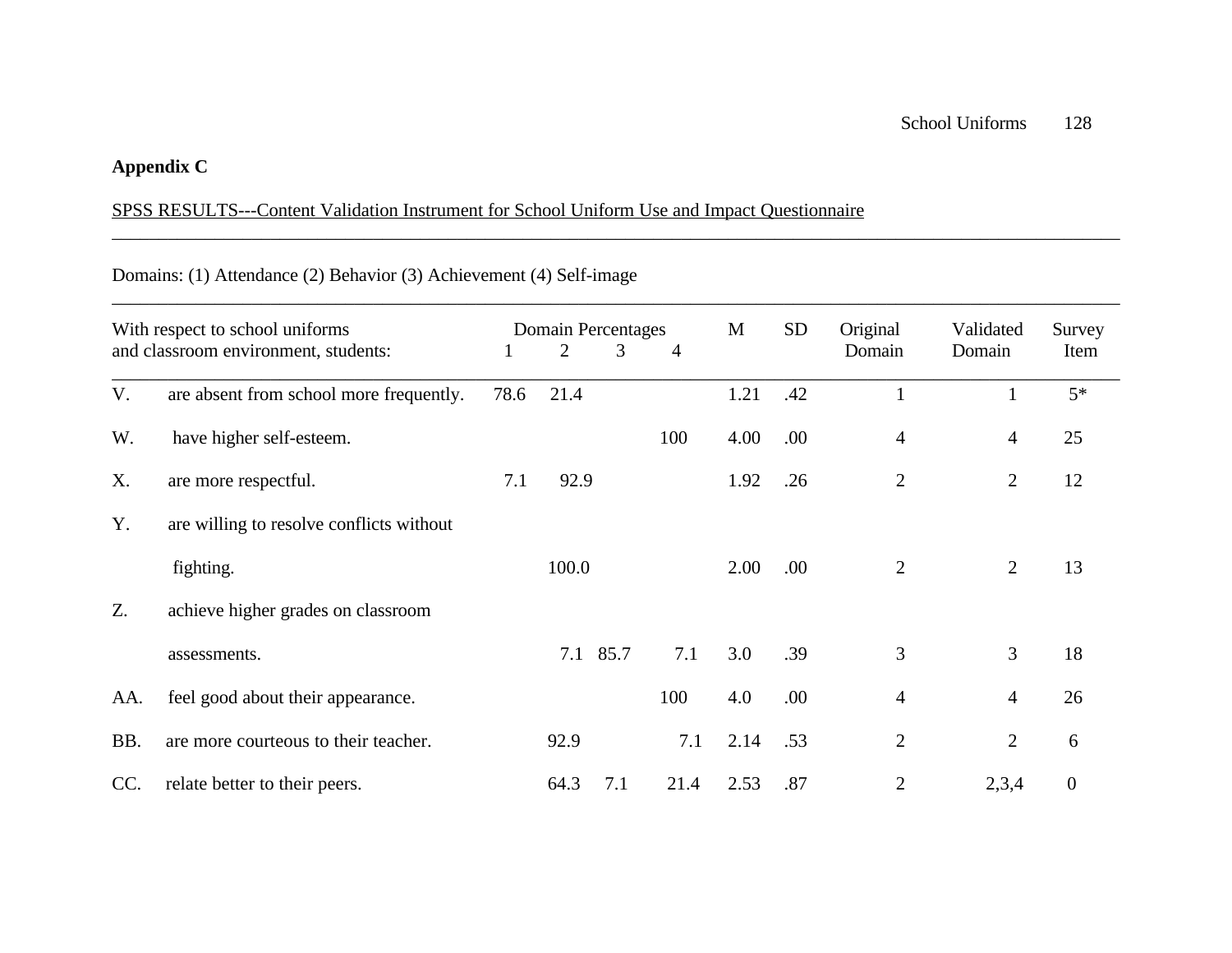## **Appendix C**

## SPSS RESULTS---Content Validation Instrument for School Uniform Use and Impact Questionnaire

## Domains: (1) Attendance (2) Behavior (3) Achievement (4) Self-image

|     | With respect to school uniforms<br>and classroom environment, students: |     | 2    | Domain Percentages | $\overline{A}$ | M        | <b>SD</b> | Original<br>Domain | Validated<br>Domain | Survey<br>Item |
|-----|-------------------------------------------------------------------------|-----|------|--------------------|----------------|----------|-----------|--------------------|---------------------|----------------|
| DD. | are less receptive to teacher's direction.                              |     | 92.9 |                    | 7.1            | 2.14 .53 |           |                    |                     | 14             |
| EE. | are denied First Amendment rights.                                      | 7.1 | 71.4 |                    | 14.3           | 2.23     | -.83      | $\overline{4}$     | 1,2,4               | 28             |
| FF. | are more serious about learning.                                        |     | 35.7 | 50.0               | 7.1            | 2.69     | .63       | 3                  | 2,3,4               | $0***$         |

\_\_\_\_\_\_\_\_\_\_\_\_\_\_\_\_\_\_\_\_\_\_\_\_\_\_\_\_\_\_\_\_\_\_\_\_\_\_\_\_\_\_\_\_\_\_\_\_\_\_\_\_\_\_\_\_\_\_\_\_\_\_\_\_\_\_\_\_\_\_\_\_\_\_\_\_\_\_\_\_\_\_\_\_\_\_\_\_\_\_\_\_\_\_\_\_\_\_\_\_\_\_\_\_\_\_\_\_

\_\_\_\_\_\_\_\_\_\_\_\_\_\_\_\_\_\_\_\_\_\_\_\_\_\_\_\_\_\_\_\_\_\_\_\_\_\_\_\_\_\_\_\_\_\_\_\_\_\_\_\_\_\_\_\_\_\_\_\_\_\_\_\_\_\_\_\_\_\_\_\_\_\_\_\_\_\_\_\_\_\_\_\_\_\_\_\_\_\_\_\_\_\_\_\_\_\_\_\_\_\_\_\_\_\_\_\_

\*Item stem was added with revisions as recommended by validation group.

\*\*Item stem was dropped due to duplication of Item D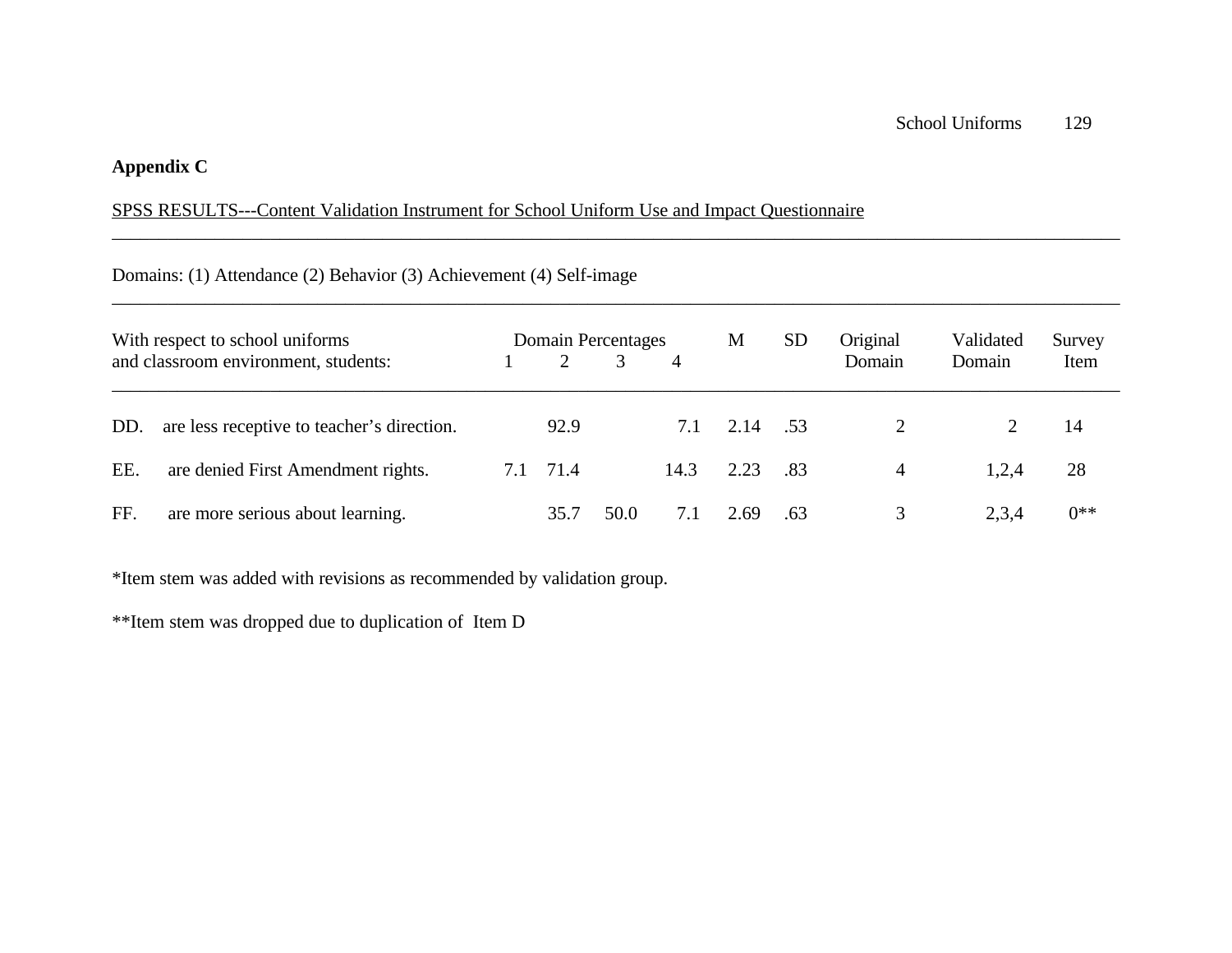## APPENDIX D: SURVEY LETTER FOR SCHOOL FACULTIES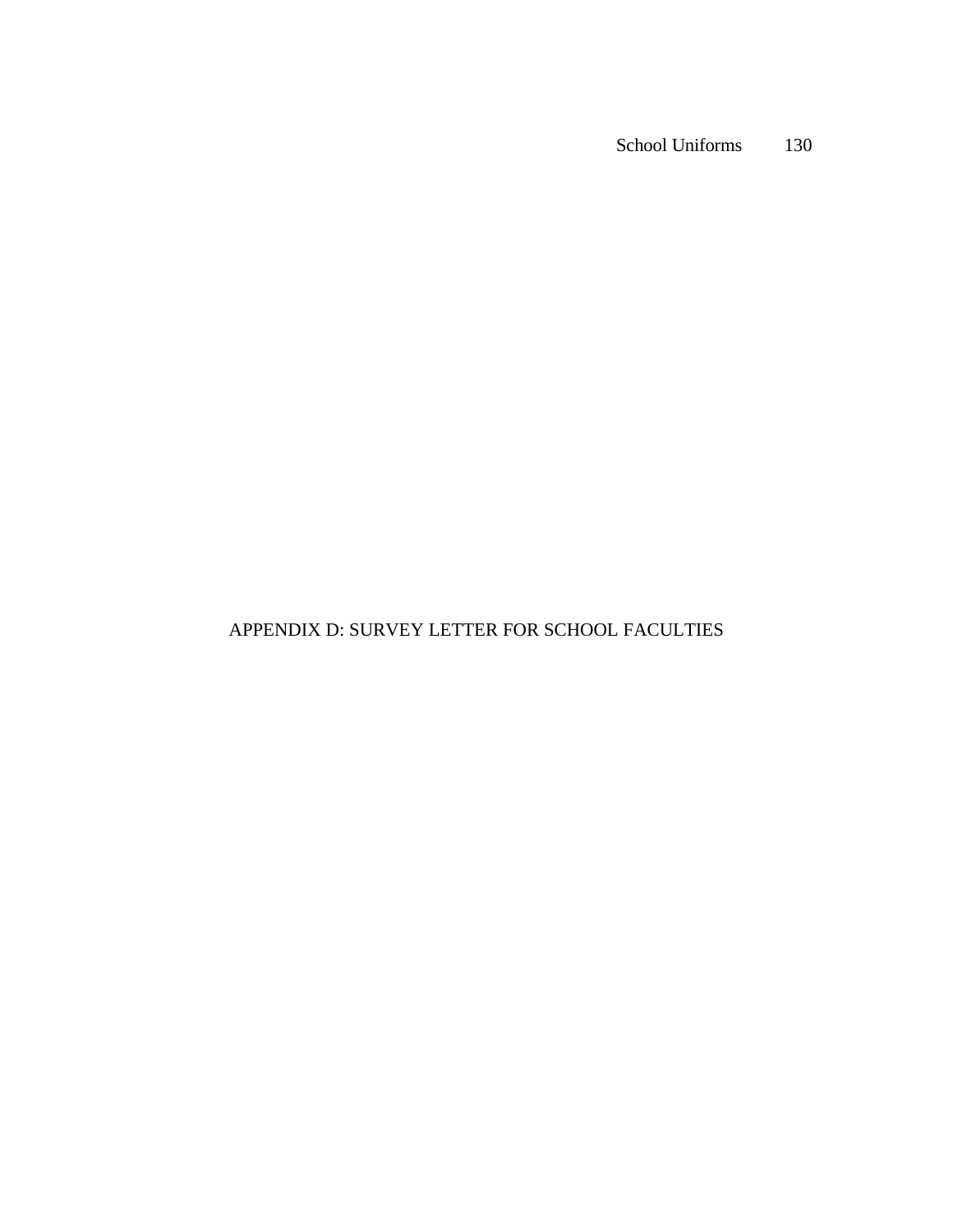Survey No.

# **Virginia** Hampton Roads Academic Center **T**ech

**Virginia Polytechnic Institute** 418 Pembroke Four **and State University** Virginia Beach, Virginia 23462

January 25, 1999

Dear Educator:

Dress codes for students are important issues in today's public education system. I am conducting a survey to investigate the effectiveness of mandatory uniform dress code policies in middle schools. This study is important because it will provide information on the impact of school uniforms on school/classroom environment as measured by teachers' perceptions of student attendance, behavior, academic achievement, and self-image.

\_\_\_\_\_\_\_\_\_\_\_\_\_\_\_\_\_\_\_\_\_\_\_\_\_\_\_\_\_\_\_\_\_\_\_\_\_\_\_\_\_\_\_\_\_\_\_\_\_\_\_\_\_\_\_\_\_\_\_\_\_\_\_\_\_\_\_\_\_\_\_\_\_\_\_\_\_\_

In order to proceed with this study, please complete the survey and return it in the enclosed envelope.

A summary of the results will be sent to you upon request after the completion of this project.

Thank you in advance for your valuable time.

Sincerely,

Ella P. Ward, Researcher

Dr. Christina Dawson, Advisor Dr. Robert Richards, Advisor Department of Educational Leadership and Policy Studies Virginia Polytechnic Institute and State University

Appendix D School Uniforms 131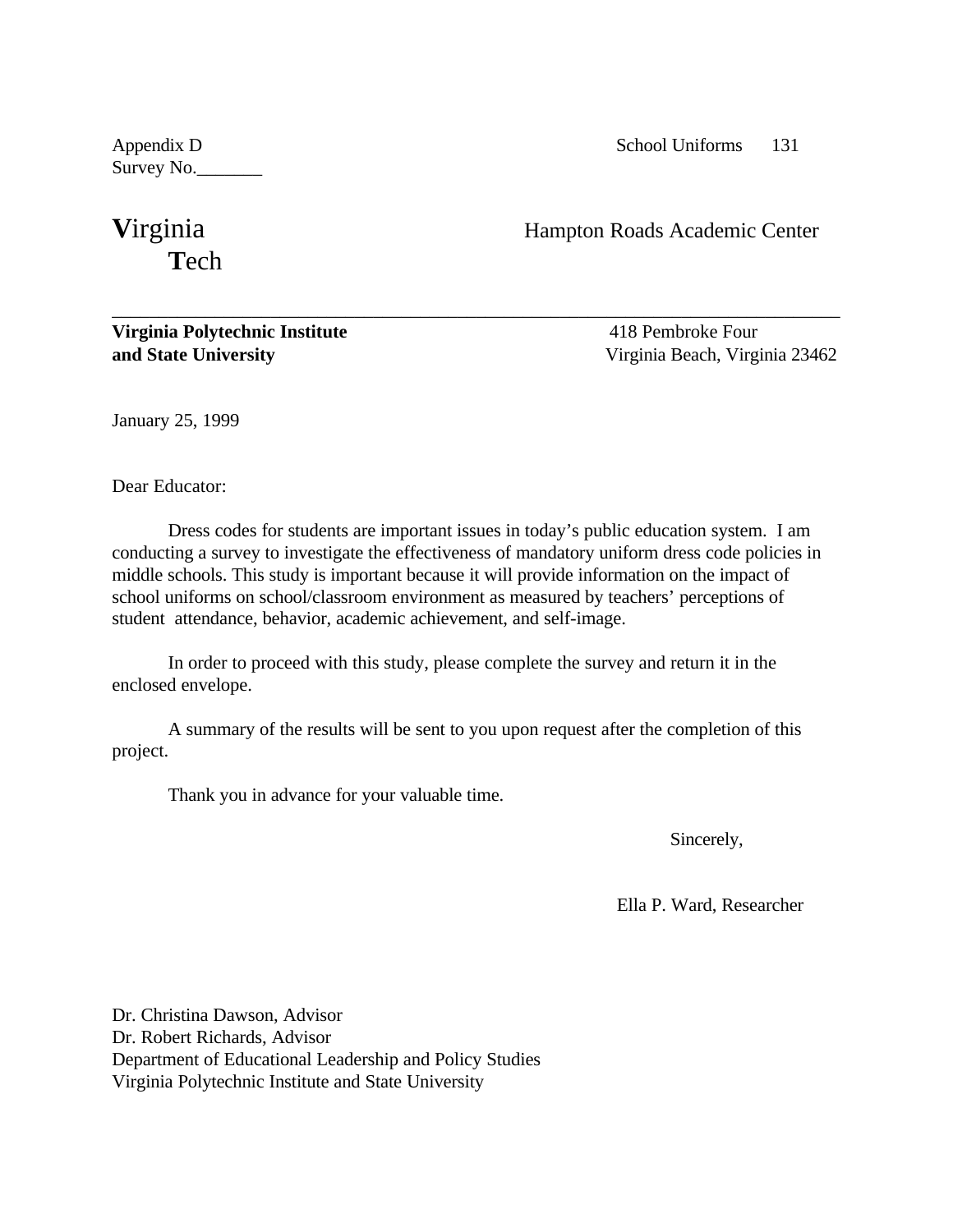Please try to think back to the year before school uniforms were implemented in your school and respond to the statements below with respect to your perceptions of student attendance, behavior, academic achievement, and self-image after uniforms were required.

**\_\_\_\_\_\_\_\_\_\_\_\_\_\_\_\_\_\_\_\_\_\_\_\_\_\_\_\_\_\_\_\_\_\_\_\_\_\_\_\_\_\_\_\_\_\_\_\_\_\_\_\_\_\_\_\_\_\_\_\_\_\_\_\_\_\_\_\_\_\_\_\_\_\_\_\_\_\_\_\_\_\_\_\_\_\_\_\_\_\_\_\_\_\_\_\_\_\_\_\_\_\_\_\_\_\_\_\_**

### **Section 1: Attendance**

### **With respect to your perception of school uniforms on student attendance:**

|                                                                         | Strongly<br>Disagree | Disagree       | Agree | Strongly<br>Agree |
|-------------------------------------------------------------------------|----------------------|----------------|-------|-------------------|
| 1. students in school uniforms are absent from school more<br>often.    | $\mathbf{1}$         | 2              | 3     | 4                 |
| 2. students in uniforms skip class less frequently.                     |                      | $\overline{2}$ | 3     | 4                 |
| 3. students in uniforms report to school every day.                     |                      | $\overline{2}$ | 3     | 4                 |
| 4. students in uniforms come to class on time.                          |                      | $\overline{2}$ | 3     | 4                 |
| 5. students in uniforms are absent from class more frequently.          |                      | 2              | 3     | 4                 |
| <b>Section 2: Behavior</b>                                              |                      |                |       |                   |
| With respect to your perception of school uniforms on student behavior: |                      |                |       |                   |
| 6. students in uniforms are more courteous toward their teachers. 1     |                      | 2              | 3     | 4                 |
| 7. students in uniforms are more courteous toward their peers.          |                      | 2              | 3     |                   |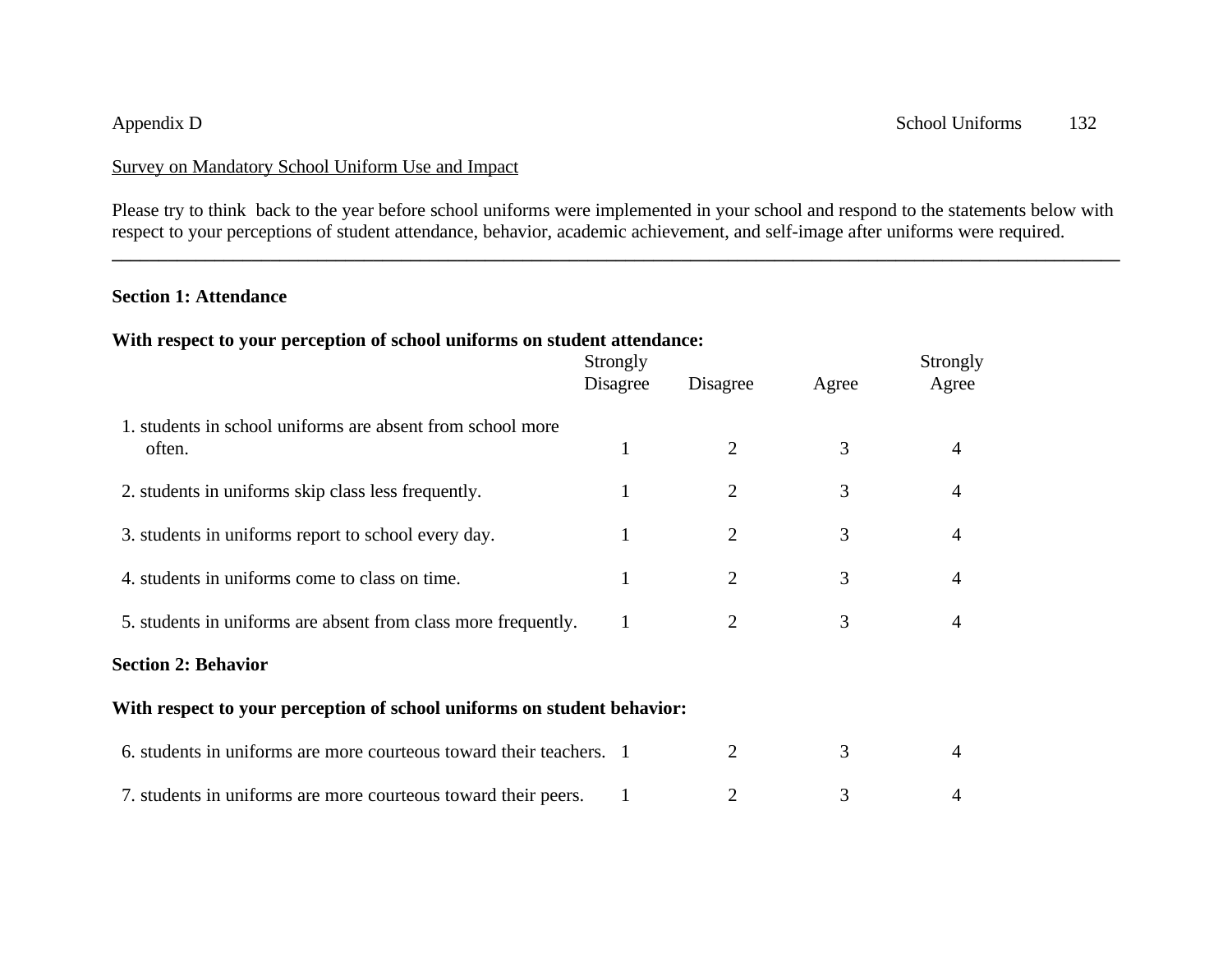Please try to think back to the year before school uniforms were implemented in your school and respond to the statements below with respect to your perceptions of student attendance, behavior, academic achievement, and self image after uniforms were required.

\_\_\_\_\_\_\_\_\_\_\_\_\_\_\_\_\_\_\_\_\_\_\_\_\_\_\_\_\_\_\_\_\_\_\_\_\_\_\_\_\_\_\_\_\_\_\_\_\_\_\_\_\_\_\_\_\_\_\_\_\_\_\_\_\_\_\_\_\_\_\_\_\_\_\_\_\_\_\_\_\_\_\_\_\_\_\_\_\_\_\_\_\_\_\_\_\_\_\_\_\_\_\_\_\_\_\_\_

### **With respect to your perception of school uniforms on student behavior:**

|                                                                        | Strongly<br>Disagree | Disagree | Agree | Strongly<br>Agree |
|------------------------------------------------------------------------|----------------------|----------|-------|-------------------|
| 8. students in uniforms are more willing to follow directions.         |                      | 2        | 3     | $\overline{4}$    |
| 9. students in uniforms relate well to their teacher.                  |                      | 2        | 3     | 4                 |
| 10. students in uniforms are more receptive to teachers' directions. 1 |                      | 2        | 3     | 4                 |
| 11. students in uniforms talk back less often                          |                      | 2        | 3     | 4                 |
| 12. students in uniforms are more respectful.                          |                      | 2        | 3     | $\overline{4}$    |
| 13. are willing to resolve conflicts without fighting.                 |                      | 2        | 3     | 4                 |
| 14. are less receptive to teachers' direction.                         |                      |          | 3     | 4                 |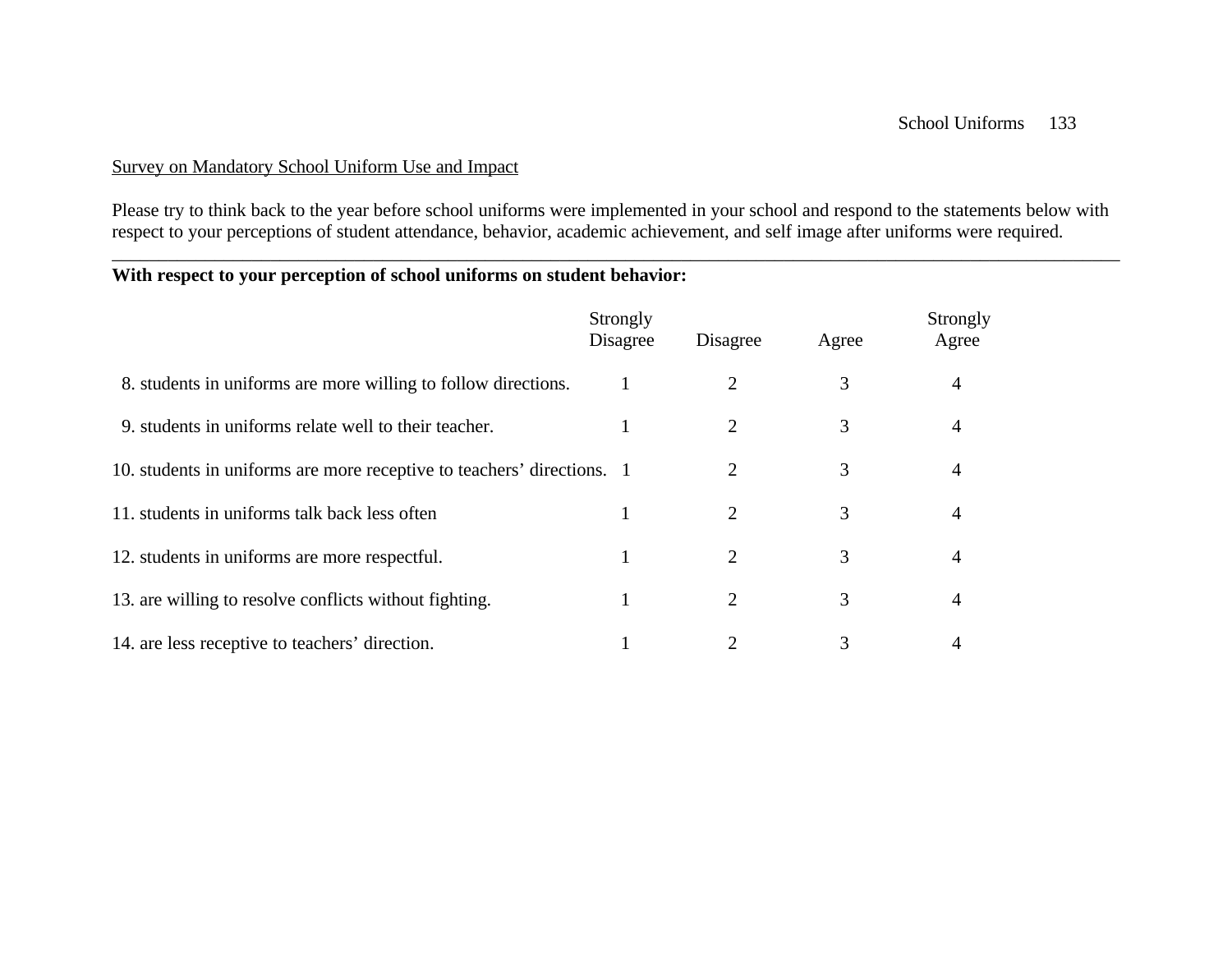Please try to think back to the year before school uniforms were implemented in your school and respond to the statements below with respect to your perceptions of student attendance, behavior, academic achievement, and self image after uniforms were required.

### **Section 3: Academic Achievement**

### **With respect to your perception of school uniforms on students' academic achievement:**

|                                                                             | Strongly<br>Disagree | Disagree       | Agree | Strongly<br>Agree |
|-----------------------------------------------------------------------------|----------------------|----------------|-------|-------------------|
| 15. students in uniforms are less serious about learning                    | 1                    | $\overline{2}$ | 3     | $\overline{4}$    |
| 16. are more serious about learning                                         | 1                    | 2              | 3     | 4                 |
| 17. students in uniforms make higher grades.                                | 1                    | $\overline{2}$ | 3     | 4                 |
| 18. achieve higher grades on classroom assessments.                         | 1                    | $\overline{2}$ | 3     | 4                 |
| 19. students are more actively involved in the lesson.                      |                      | 2              | 3     | 4                 |
| 20. students in uniforms complete class assignments more often.             | 1                    | 2              | 3     | 4                 |
| <b>Section 4: Self-image</b>                                                |                      |                |       |                   |
| With respect to your perception of school uniforms on students' self-image: |                      |                |       |                   |
| 21. students in uniform take pride in the way they look.                    | 1                    | 2              | 3     | 4                 |
| 22. students in uniforms compete less for designer clothes.                 |                      |                | 3     |                   |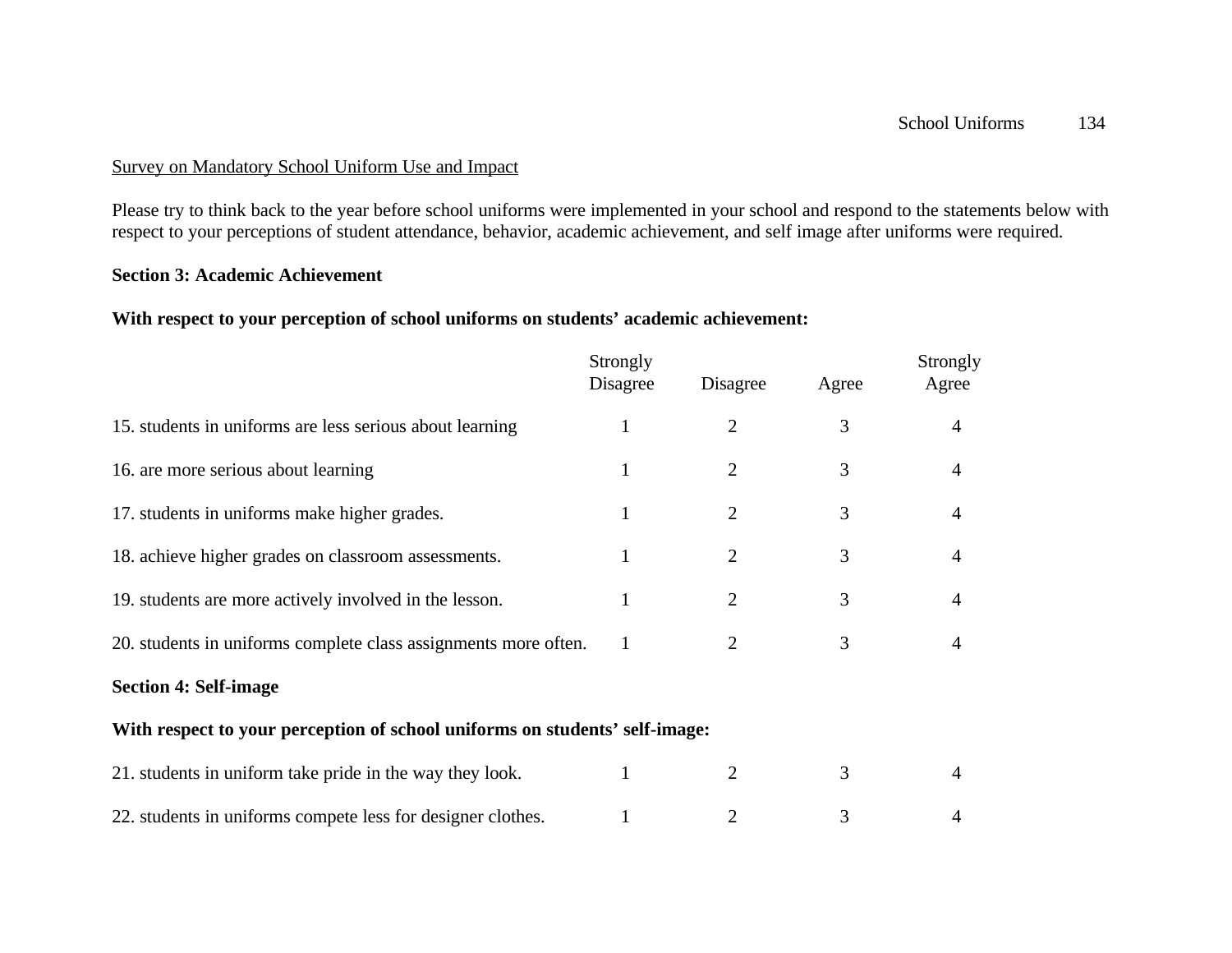Please try to think back to the year before school uniforms were implemented in your school and respond to the statements below with respect to your perceptions of student attendance, behavior, academic achievement, and self image after uniforms were required.

**\_\_\_\_\_\_\_\_\_\_\_\_\_\_\_\_\_\_\_\_\_\_\_\_\_\_\_\_\_\_\_\_\_\_\_\_\_\_\_\_\_\_\_\_\_\_\_\_\_\_\_\_\_\_\_\_\_\_\_\_\_\_\_\_\_\_\_\_\_\_\_\_\_\_\_\_\_\_\_\_\_\_\_\_\_\_\_\_\_\_\_\_\_\_\_\_\_\_\_\_\_\_\_\_\_\_\_\_**

### **Section 4: Self-image**

### **With respect to your perception of school uniforms on self-image:**

|                                                               | Strongly<br>Disagree | Disagree | Agree | Strongly<br>Agree |
|---------------------------------------------------------------|----------------------|----------|-------|-------------------|
| 23. students in uniforms come to class well groomed.          |                      | 2        | 3     | 4                 |
| 24. students in uniforms have sufficient choices of clothes.  |                      | 2        | 3     | 4                 |
| 25. students in uniforms have higher self-esteem.             |                      | 2        | 3     | 4                 |
| 26. students feel good about their appearance.                | 1                    | 2        | 3     | 4                 |
| 27. students compete less for designer clothes.               |                      | 2        | 3     | $\overline{4}$    |
| 28. students in uniforms feel they are denied their rights to |                      |          |       |                   |
| freedom of expression.                                        |                      |          | 3     | 4                 |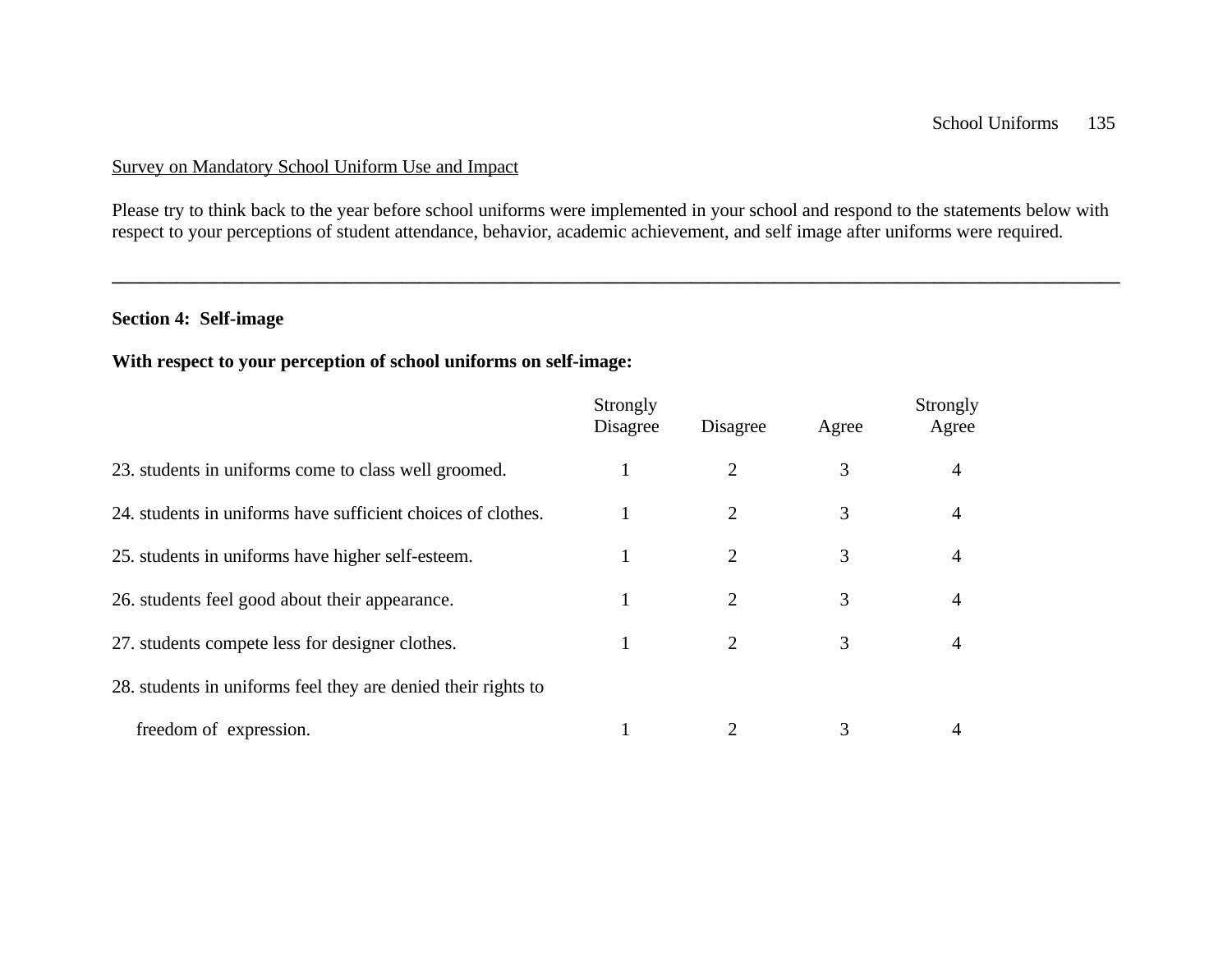## Demographic data

Please check the appropriate demographic response in the spaces provided below:

| Gender           | <b>Grade level</b>                                         |
|------------------|------------------------------------------------------------|
|                  | $6 \qquad \qquad$                                          |
|                  | $7 \qquad \qquad \boxed{\qquad \qquad }$                   |
| <b>Ethnicity</b> | 8                                                          |
|                  | Years of teaching experience (List total number of years.) |
|                  |                                                            |
| Other            |                                                            |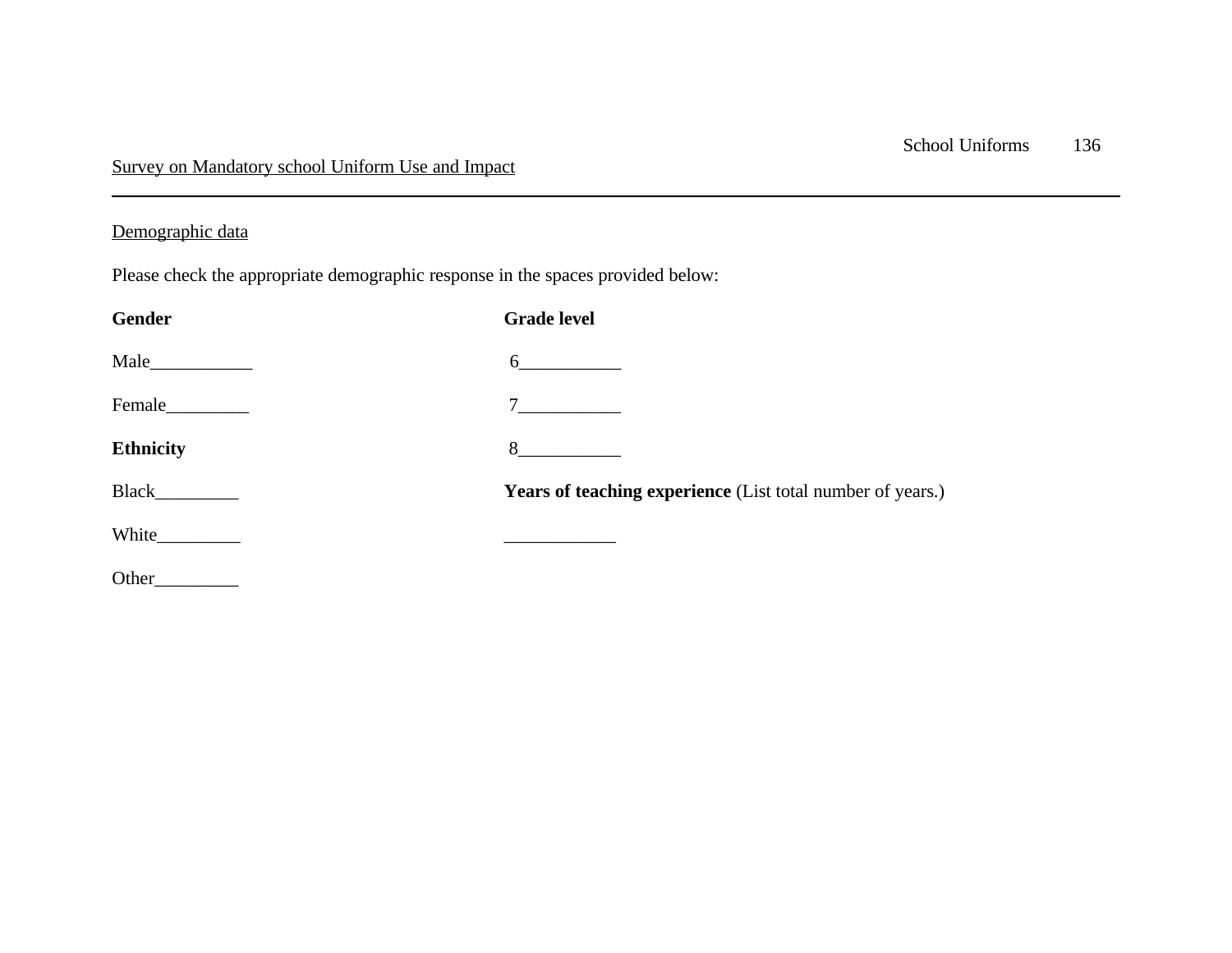APPENDIX E: SURVEY USE APPROVAL LETTER FROM ELOISE HUGHES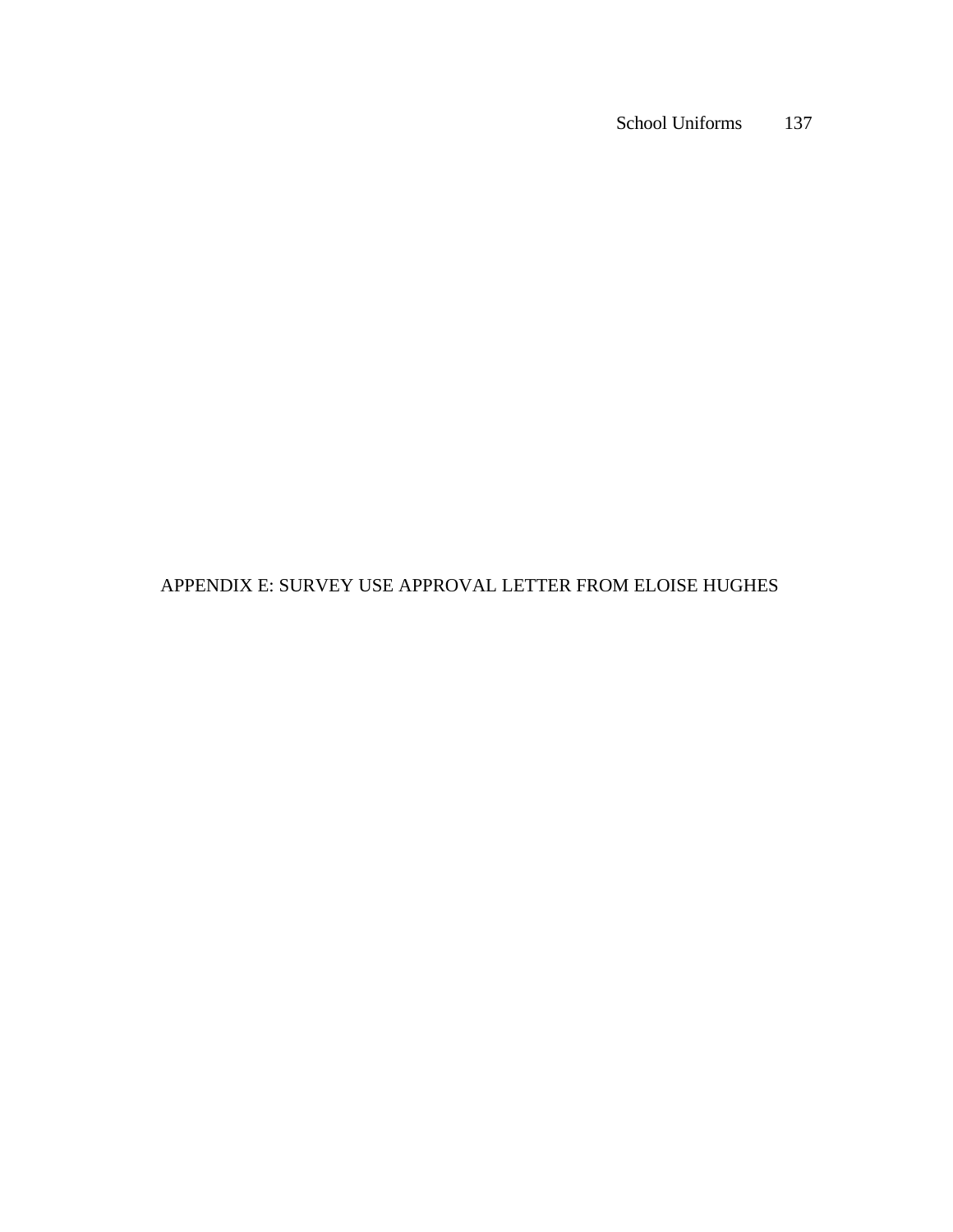

College of Education and **Behavioral Sciences** Fax 281-649-3361

August 25, 1998

To whom it may concern:

Ella P. Ward has my permission to use the School Uniform Faculty Opinion Survey (both Fall and Spring forms), the School Uniform Parent Opinion Survey and the School Uniform Student Opinion Survey from my school uniform study (Effects of Mandated School Uniforms on Student Attendance, Discipline Referrals, and Classroom Environment, December, 1996) in her research project through Virginia Tech University. I have asked that she report her findings to me at the conclusion of her study.

Sincerely, ughes

Eloise Hughes, Ed.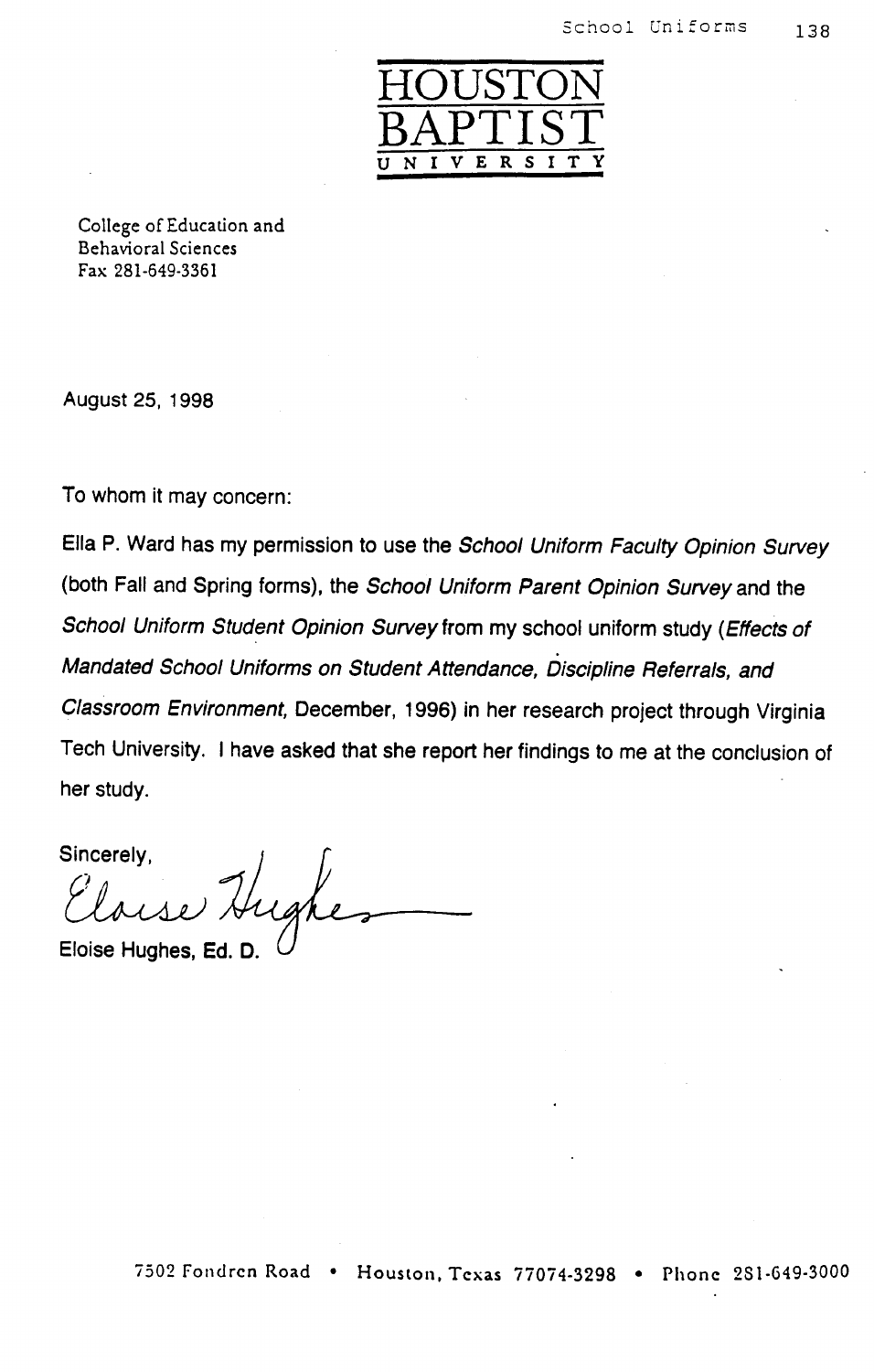## APPENDIX F: SCHOOL DIVISION'S PERMISSION TO CONDUCT STUDY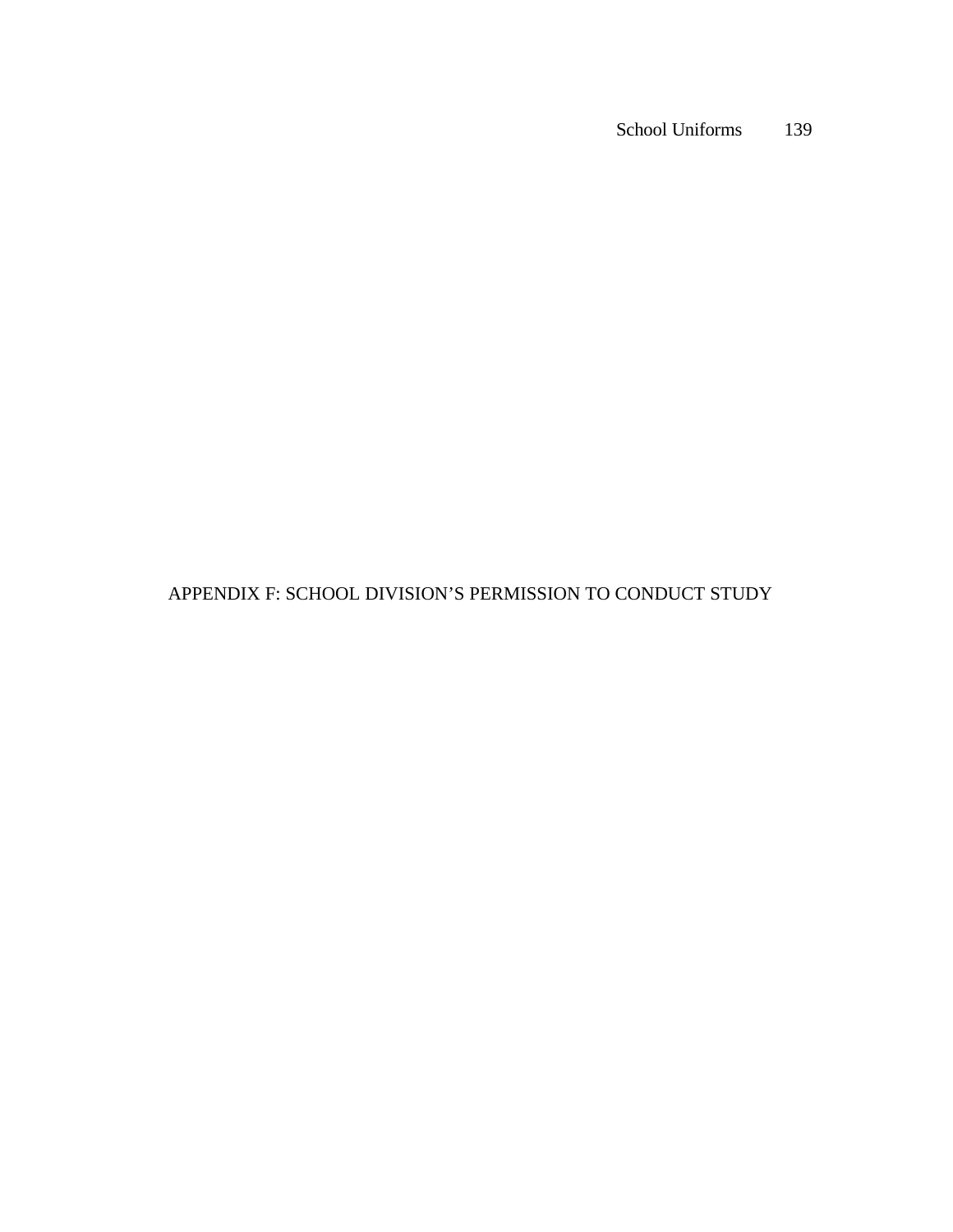$\ddot{\phantom{0}}$ 



# **Portsmouth Public Schools**

Office of Planning, Evaluation & Accountability

801 Crawford Street . Portsmouth, Virginia 23704 (757) 393-8840 · FAX (757) 393-5094

September 3, 1998

Ms. Ella Ward Cradock Middle School Portsmouth, VA.

Dear Ms. Ward.

I am pleased to inform you that Dr. Richard Trumble, Superintendent of Schools, has given approval of your study concerning students currently and/or previously enrolled at Hunt-Mapp and Cradock Middle Schools to determine what effect, if any, that the uniform policy implementation has on students' attendance, discipline, self-esteem, and classroom environment.

At this time, please contact the Cradock Middle School principal and the Hunt-Mapp principal to discuss your study and obtain permission. You can then make the necessary arrangements with the schools.

Upon completion of your study, we ask that a copy of your survey be shared with this office. Best wishes for continued success in your doctoral work.

Sincerely,

Mr. Derrick Nottingham

 $DHY/dbh$ 

 $XC$ Cradock Middle Hunt-Mapp Middle

An Equal Opportunity Employer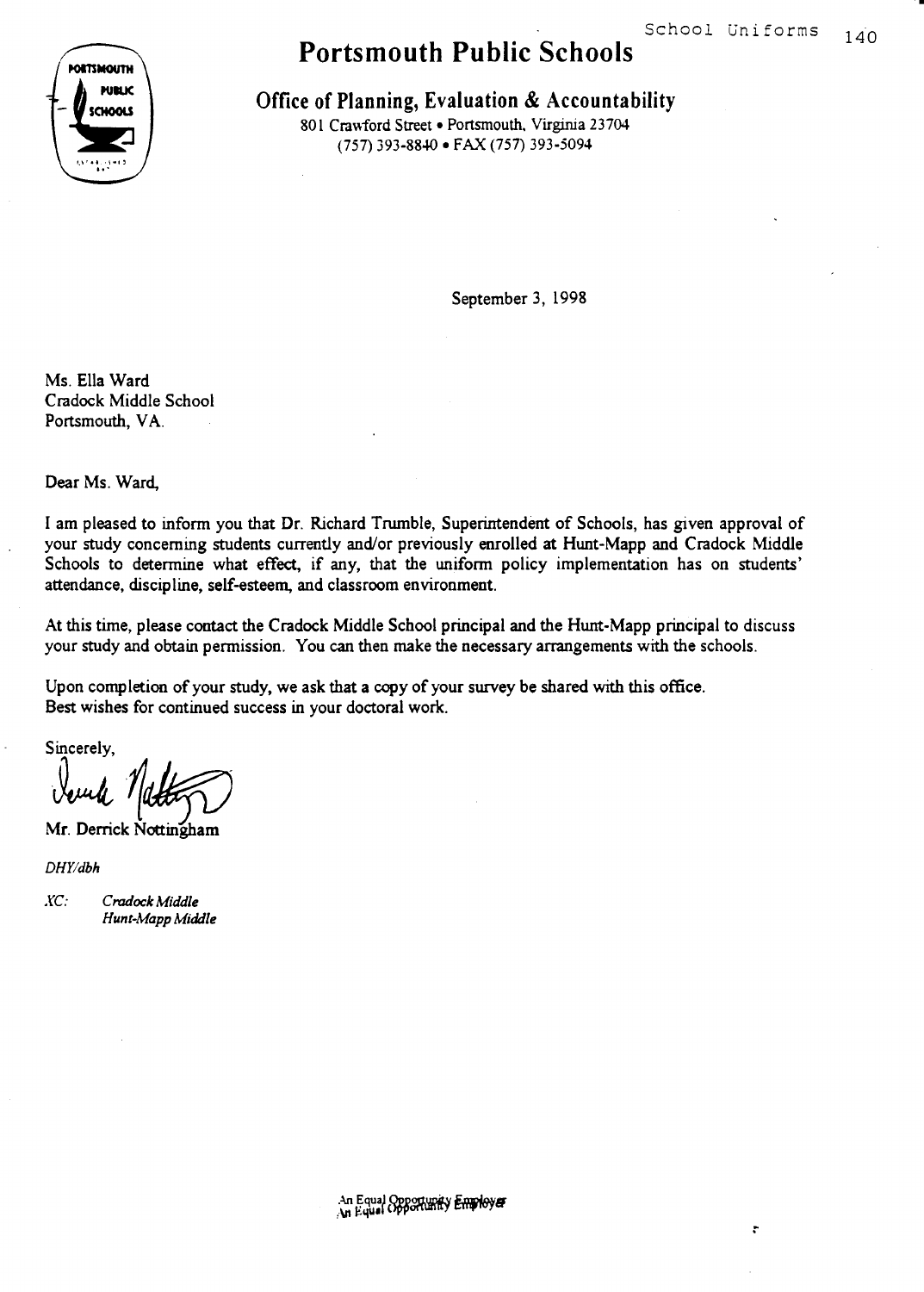## APPENDIX G: APPLICATION FOR INTERNAL REVIEW BOARD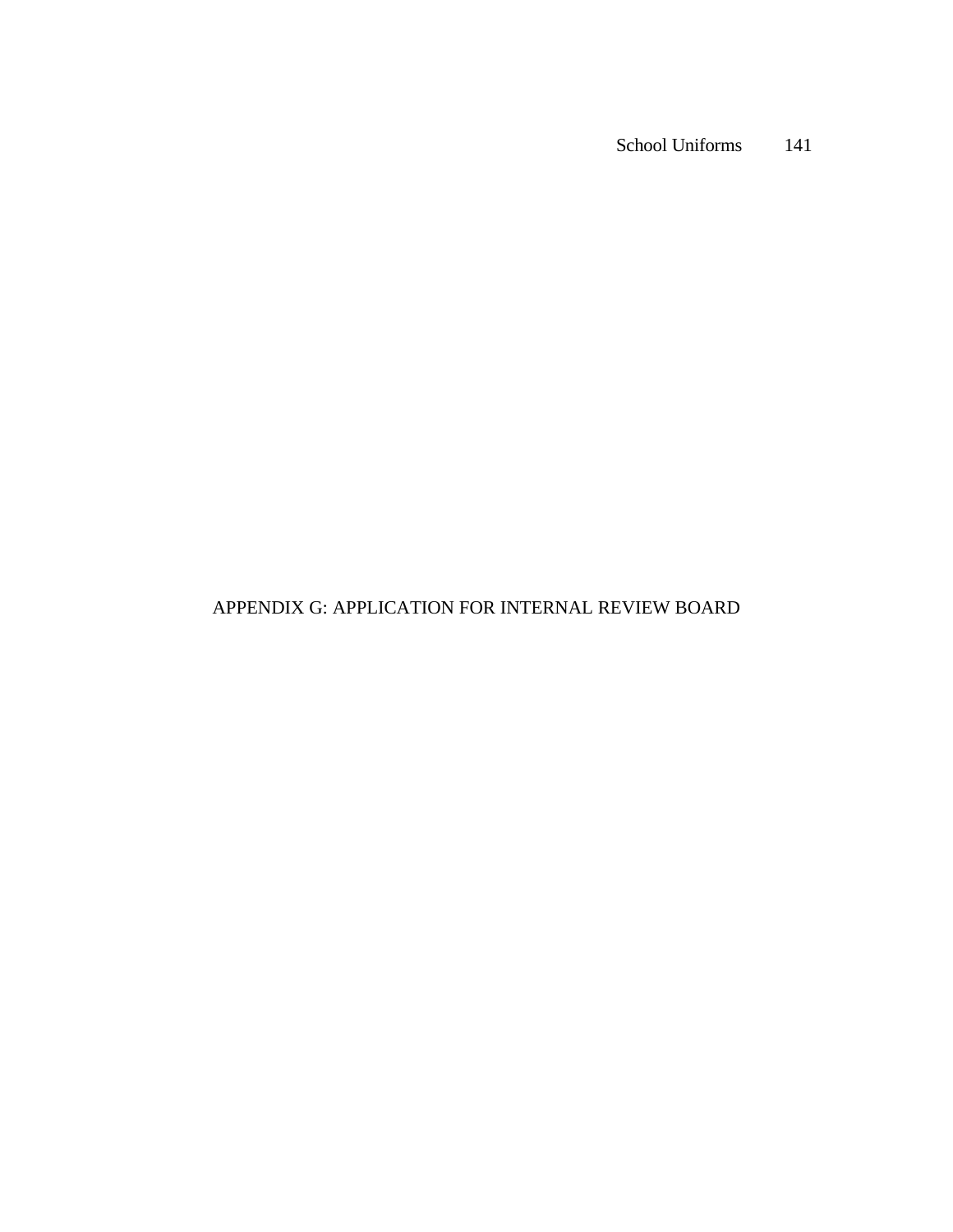### Application for Approval of Research Involving Human Subjects

| Student:     | Ella P. Ward SSN                                                     |
|--------------|----------------------------------------------------------------------|
| Advisors:    | Dr. Christina Dawson and Dr. Robert Richards                         |
| Department:  | Educational Leadership and Policy Studies                            |
| Date:        | October 9, 1998                                                      |
| Study Title: | Mandatory Uniform Dress Code Implementation and the Impact           |
|              | on Attendance, Achievement, and Perceptions of Classroom Environment |

### RESEARCH PROTOCOL

Purpose and Justification: The purpose of this study is to determine the impact of a mandatory uniform dress code policy on student attendance, student achievement, and teachers' perceptions of classroom environment.

 If it is determined that mandatory school uniforms have a positive impact on student attendance, academic achievement of the students, and the overall classroom/school environment in the schools the researcher plans to study, other middle schools may implement mandatory uniform dress code policies in their schools in the hope of having positive results.

Although the overall number of violent acts committed by students has declined in many school districts, the general disciplinary problems that interrupt the teaching and learning environment on a daily basis have still reached alarming rates in schools across the nation. Attendance rates and academic achievement have waned while discipline problems have soared in public schools across the country for more than two decades. Public schools are faced with record numbers of students who are either truant on a regular basis or the source of major disciplinary problems when they are in school. The problem is so widespread that it extends from the urban school to both suburban and rural schools. In a national survey conducted by the National Association of Elementary School Principals (1998), the results revealed that 47% of the principals in the United States cited truancy, assaults, and acts of violence as problems in their schools. As a result, school leaders from California to Virginia are seeking innovative ways to remedy the problem. The lack of other successful means for correcting the problems has prompted school administrators, parents, and communities to try school uniforms as a possible solution. Previous research studies have cited the need for more empirical data on the impact of mandatory uniform dress code policies.

Procedures: The participants in this study will be students and teachers in two middle schools in the Portsmouth Public School Division, Portsmouth, Virginia. A stratified sample (120) of the 364 students who were enrolled in School A one year prior to uniform implementation and the total sample (minus one sixth grader) of 130 students who were enrolled in School B will be used for the study. School district records will be used to gather data on the attendance and the grade point averages of the students for three consecutive years. Approximately 250 students will be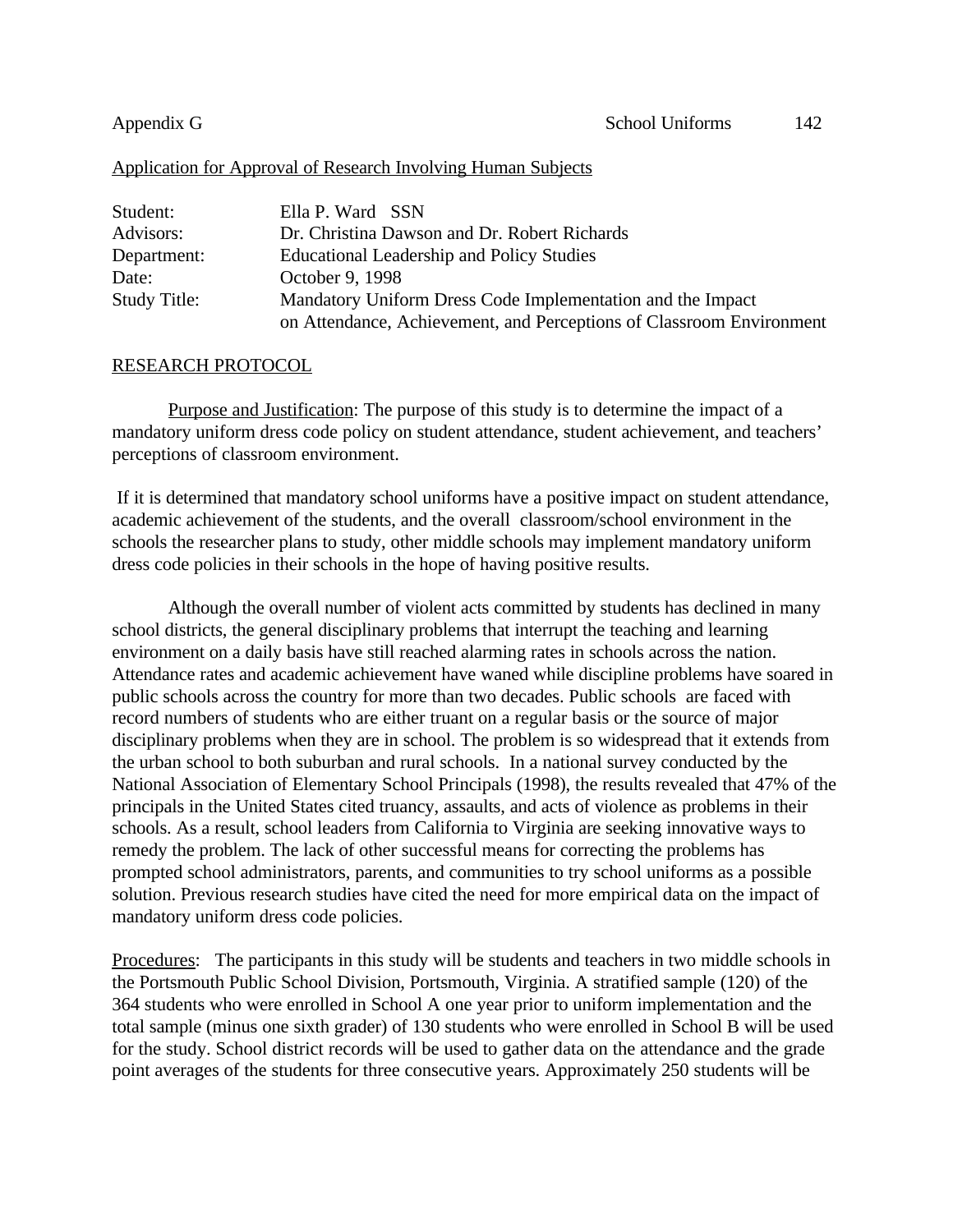selected from the 490 students in the total population of students in both schools who were present prior to uniform implementation will be used for the sample population. Teachers who worked in the schools at least one year prior to uniform implementation will be surveyed to determine their perceptions of changes in classroom environment as measured by student attendance, student achievement, and students' self-image. Convenience sampling will be conducted using those teachers who are present in both schools on the day the survey is to be administered.

Risks/Benefits: There will be no risks to the students whose records will be examined. Neither will there be any risks to the teachers who complete the surveys. Results of the surveys and the analyses of school data records with respect to student attendance, achievement, and perceptions of the impact on classroom environment will add to the body of knowledge concerning the effects of mandatory school uniforms. This additional knowledge will assist teachers, administrators, school boards, and parents as they continue to implement policies to help create more positive classroom environments in public schools.

Extent of Confidentiality: The individuals completing the surveys will not be identified by name on the document in the study, and the students will not be identified by name. Each survey will be assigned a control number so the respondents can be traced back to the appropriate school. Those persons who wish to receive a copy of the summary of the results may indicate this on the survey.

### BIOGRAPHICAL INFORMATION

The researcher, Ella P. Ward, holds a Bachelor's Degree in English from Norfolk State University (1969), a Master of Arts Degree in Mass Communication from Norfolk State University (1978), a Master of Science Degree from Old Dominion University (1992), and the Certificate of Advanced Graduate Studies from The Virginia Polytechnic Institute and State University (1998). The researcher is enrolled in the doctoral program in Educational Leadership and Policy Studies at The Virginia Polytechnic Institute and State University. She currently serves as assistant principal at Cradock Middle School in Portsmouth, Virginia. The researcher works with discipline and instruction, including the scheduling of all courses for the school. She serves on many committees in the school, the community, and in her church.

Resumes for Dr.Christina Dawson and Dr. Robert R. Richards (Co-advisors) are attached.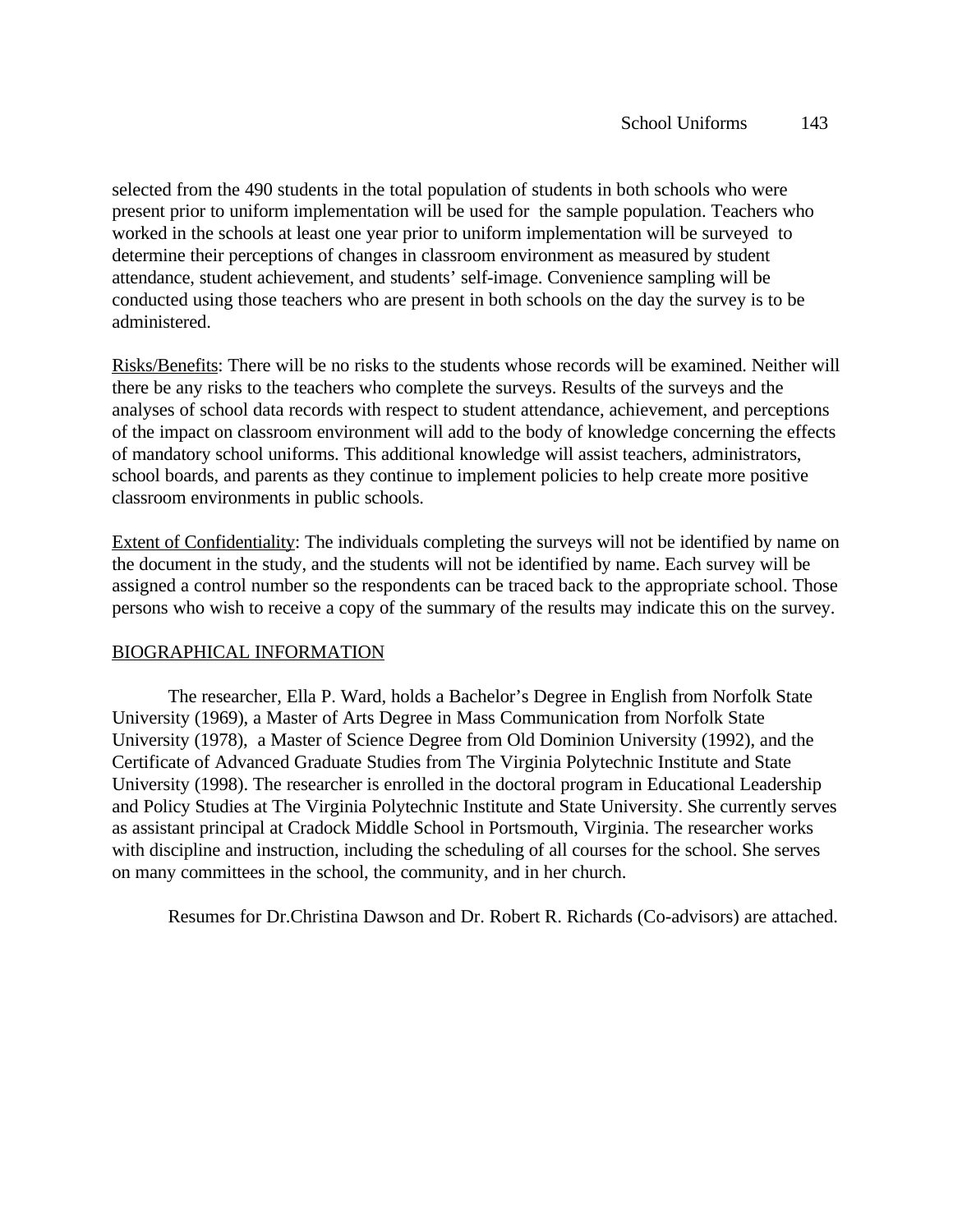### Christina M. Dawson, Ed. D.

Dr. Christina M. Dawson is in her third year at Virginia Tech as a visiting faculty member. She served nine years as Director of Community School in Roanoke, Virginia and before that was head of the former Mountain Community School in Giles County. President of the Learning Circle, an independent umbrella corporation for various educational programs, Tina has been a leading figure in alternative education in Southwest Virginia for 18 years. She holds Bachelor's and Master's degrees in Child Development and a doctorate in Educational Administration. She has been involved in numerous educational collaborations between the public and private sector. Currently serving as president of the Virginia Professors of Education Leadership and treasurer of the National Coalition of Alternative Community Schools, Tina's interests include lifelong learning, community, collaboration, nongradedness, curriculum integration, and alternative community schools.

### Robert R. Richards, Ed. D

Dr. Robert R. Richards is in his  $20<sup>th</sup>$  year as a Virginia Tech faculty member with a background in educational administration. He has been a school administrator and an association executive for 22 years prior to his academic career. His special interests are all aspects of personnel management and policy studies. He has chaired, co-chaired and served on numerous dissertation committees.